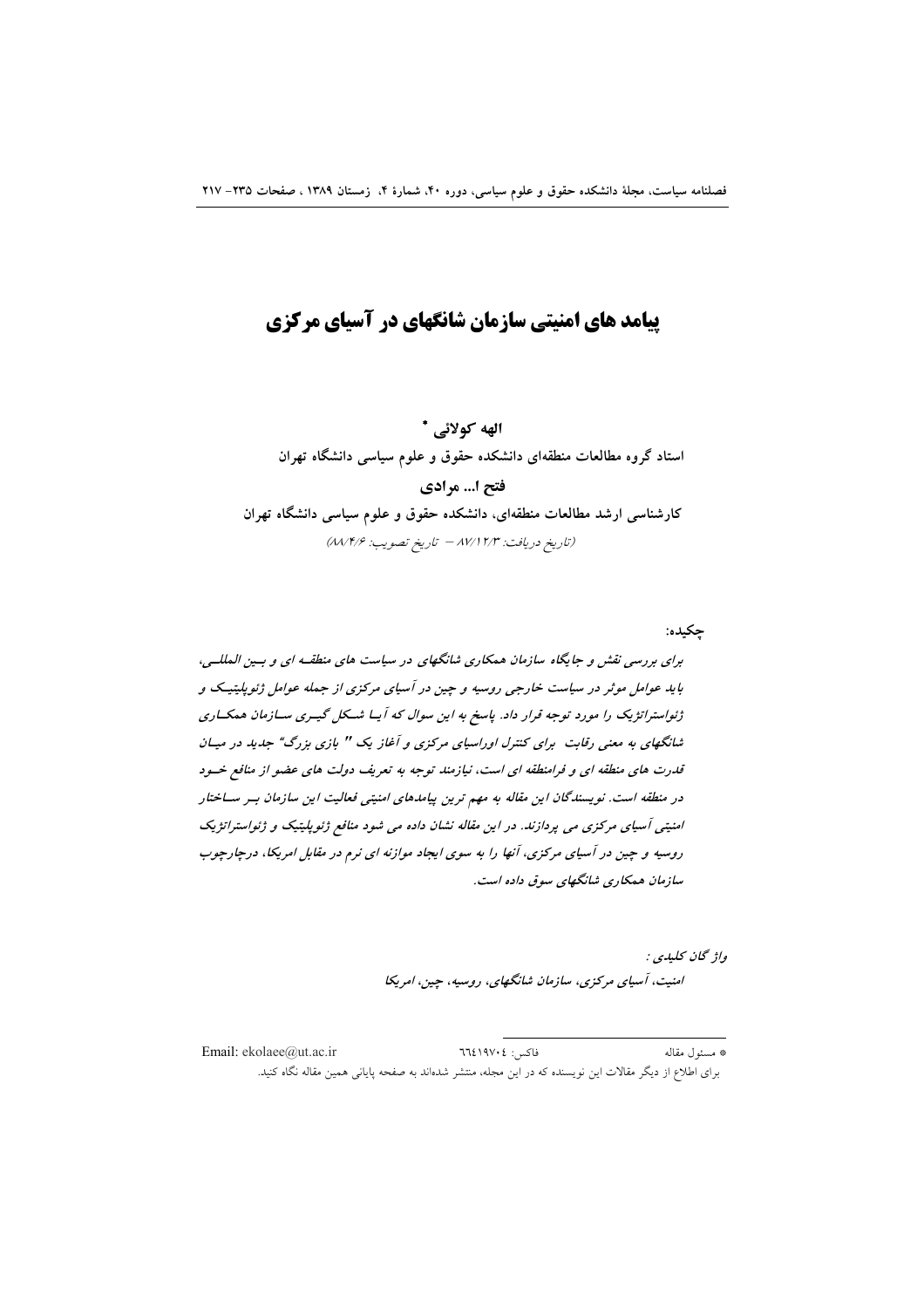### مقدمه

تحولات جهانی اهمیت همکاری کشورها با یکدیگر را برای رویارویی با تهدیدهای مختلف که بسیاری از آنها ابعادی بینِ لمللی یافته اند، افزایش داده است. تمایل به همکاری در برابر این تهدیدها، در مناطق مختلف تقویت شده و ایجاد اتحادیه های منطقه ای را رایج ساخته است. سازمان همکاری شانگهای یکی از این سازمان ها است که در تیر ۱۳۸۰ (۲۰۰۱م) در شانگهای (چین) بر اساس همکاری چین، روسیه، قزاقستان، قرقیزستان، تاجیکستان و ازبکستان شکل گرفت. اکنون ایران، پاکستان، هند و مغولستان نیز اعضای ناظر این سازمان هستند. این سازمان از دو قدرت بزرگ در شرایط نظام تک قطبی تشکیل شده، که هریک اهدافی گسترده در نظام بین الملل برای خود تعریف کردهاند (Zhuangzhi, 2004:60). به همین دلیل با وجود اهداف مندرج در منشور و اساسنامه سازمان، برخی از صاحب نظران بر این باورند که سازمان شانگهای اهدافی فراتر از آنچه در منشور آن آمده را دنبال می کند. روسیه و چین بر اساس ملاحظات خود در سیاست جهانی، منافع ویژه در منطقه آسیای مرکزی دارند. از این رو بررسی پیامدهای امنیتی سازمان شانگهای در آسیای مرکزی با توجه به حضور این دو قدرت، از اهمبتی ویژه برخوردار است که هدف این نوشتار نیز بررسی مهم ترین پیامدهای امنیتی فعالیت این سازمان بر ساختار امنیت آسیای مرکزی است؟ در پاسخ به این سوال، این فرضیه که، مهم ترین پیامد آن ایجاد موازنه نرم روسیه و چین در برابر نفود امریکا در آسیای مرکزی است، بررسی می شود.

### مفهوم امنيت

مرکز ثقل مطالعات امنیتی متعارف، ایمنی کشور و ارزش های اساسی آن از تهدید نظامی نیروها و عوامل خارجی است (بوزان، ۱۳۷۸ :۱۴۰-۱۳۶). تاکید بر امنیت نظامی صرف، تهدیدها و منابع مهمی را که باید به آن توجه شود، بطور قابل ملاحظه ای محدود می کند. این موضوع برای تحلیل مدیریت های امنیتی نیز بسیار ارزش دارد. هنگامی که تهدیدها از منابع بیشتر و متنوعتری باشد و در ابعاد مختلف هم تغییر و تحول یابد، ارزیابی اَن ۖ بسیار دشوارتر می شود (مورگان، ۱۳۸۱: ۴۳). این رهیافت به تعریف گسترده امنیت پرداخته و تاکید بر امنیت نظام وستفالی را زیر سئوال می برد. دست کم سه سطح تحلیل در حکم اجزای تشکیل دهنده امنیت مشخص می شود: فرد، کشور و نظام بین الملل. به کارگیری سطوح متعدد این حقیقت را روشن می سازد که در بسیاری از کشورها تهدید بر علیه دولت ها، جوامع و افراد از داخل مرزهای ملی ریشه می گیرد. بسیاری از درگیریهای نظامی داخلی هستند. برای شمار زیادی از کشورهای ضعیف امنیت دو چهره دارد: تهدیدهای خارجی که موجب نگرانی هستند، اما امنیت ملی در اصل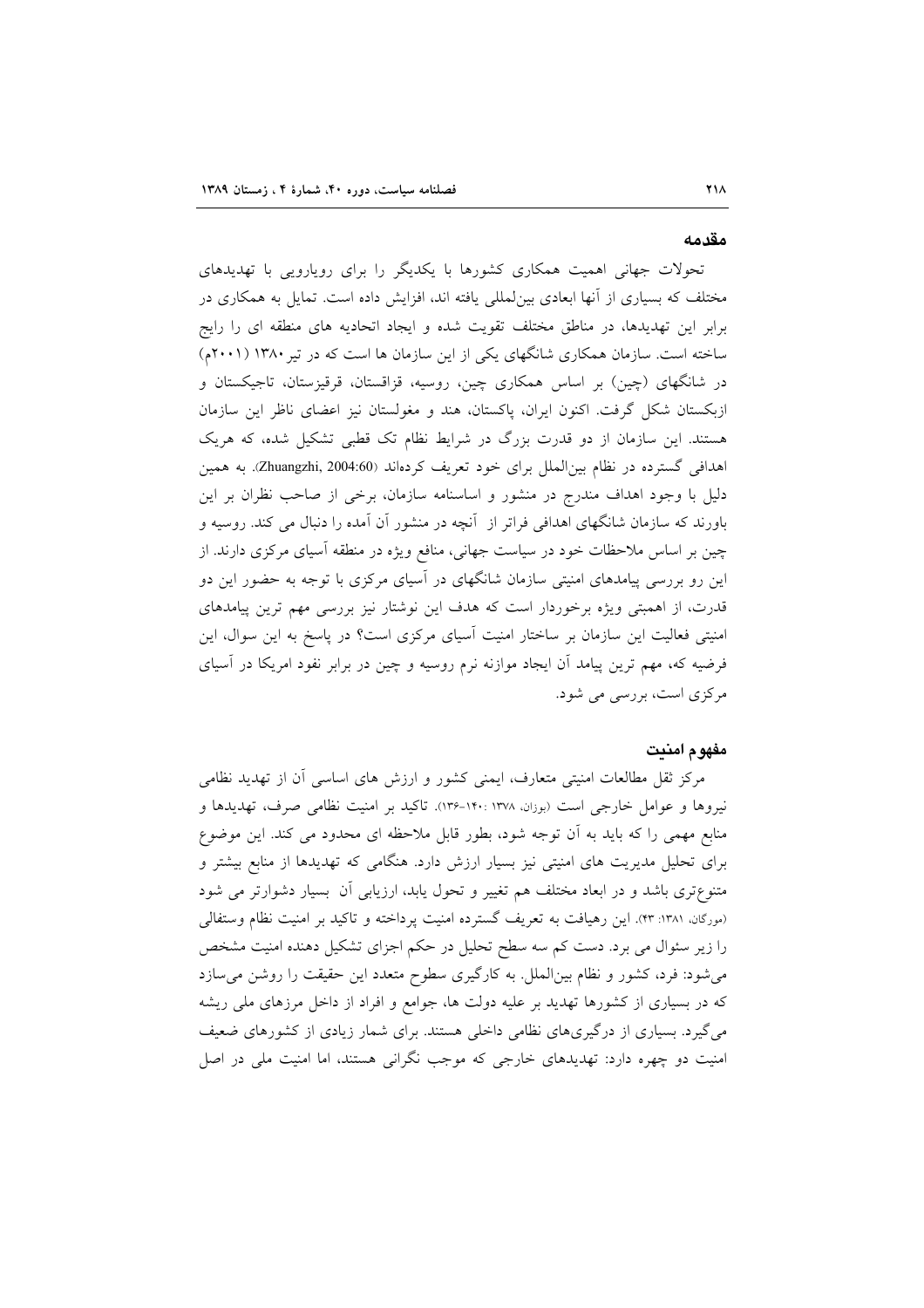عبارت از مهار تهدیدهای داخلی است. در بسیاری از موارد مسایل داخلی، مداخله خارجی را برانگیخته است. بسیاری از کشورها بی ثباتی سیاسی و منازعه قومی در کشورهای دیگر را، تهدید مستقیم علیه منافع خود برآورد ًمیکنند. احساس وابستگی متقابل که برای فعالیت های مشترک لازم است، در سطح منطقهای شکل میگیرد. در این شرایط، درگیریهای داخلی برای سازمانهای امنیتی منطقه ای حائز اهمیت می شوند (مورگان،۱۳۸۱: ۴۲).

### مفهوم منطقه

منطقه عنصری اساسی در نظریه مجموعه امنیتی است، که بدون آن این نظریه انسجام و هویت قابل درک نخواهد داشت. در مجموع میتوان سه دیدگاه کلی را در مورد نقش مناطق و جایگاه آن از یکدیگر تمیز داد. در دیدگاه اول سیاست بین|لملل در همه جا وجود داشته و همواره نیز یکسان است. بنابراین کشورها در هر سطحی که کنار یکدیگر قرار گیرند، رفتارهای مشخص را بروز خواهند داد. در دیدگاه دوم هر منطقه بصورت منحصر به فرد در نظر گرفته می شود. در این دیدگاه مناطق شبیه یکدیگر فرض نمی شوند. هر منطقه نیاز به متغیرهای علی و گونهشناسی ویژه خود دارد. دیدگاه سوم در میانه دو دیدگاه پیش قرار دارد. بر اساس این دیدگاه مناطق بر رفتار کشورها تاثیر میگذارند و سطح تحلیل جداگانهای را تشکیل میدهند. مناطق با سطح های بالاتر و پائینتر در تاثیر و تاثر ًمتقابل هستند، زیرا نظام های منطقه ای در سرشت خود باز هستند. بنابراین نظام جهانی، سایر نظامهای منطقهای و کشورهای خارج از منطقه مورد نظر نیز می توانند بر مناطق تاثیرگذار باشند. آنچه در هر منطقه تفاوت دارد، ساختار امنیتی آن است که امکان دارد به صورت دو قطبی، چند قطبی و یا تک قطبی باشد، یا نظامهای امنیتی آن می باشد که ممکن است به صورت نظام امنیت جمعی، موازنه قدرت یا مانند آن باشد (مورگان،۱۳۸۱: ۲۱). در مجموع، نظریه مجموعههای امنیتی منطقهای بر اساس دیدگاه سوم شکل گرفته است، که می تواند گونه شناسی مشترک به همراه متغیرهای علی برای تشریح این نظریه ارائه دهد.

## آسیای مرکزی، یک مجموعه امنیتی منطقهای

تشخیص موجودیت یک مجموعه امنیتی در چارچوب تعریف باری بوزان از مجموعههای امنیتی، قابل درک است: «مجموعهای از واحدها که فرایندهای امنیتی و غیرامنیتی کردن اصلی أنها به میزانی پیوند درونی مستحکمی دارد که مشکلات امنیتی آنها را نمیتوان جدا از یکدیگر به شکل معقول تحلیل و یا حل و فصل کرد. ساختار و پویایی شناسی شکل دهنده یک مجموعه امنیتی معمولاً با واحدهای موجود در درون اَن تولید نمی شود، بلکه با استنباط اَنها از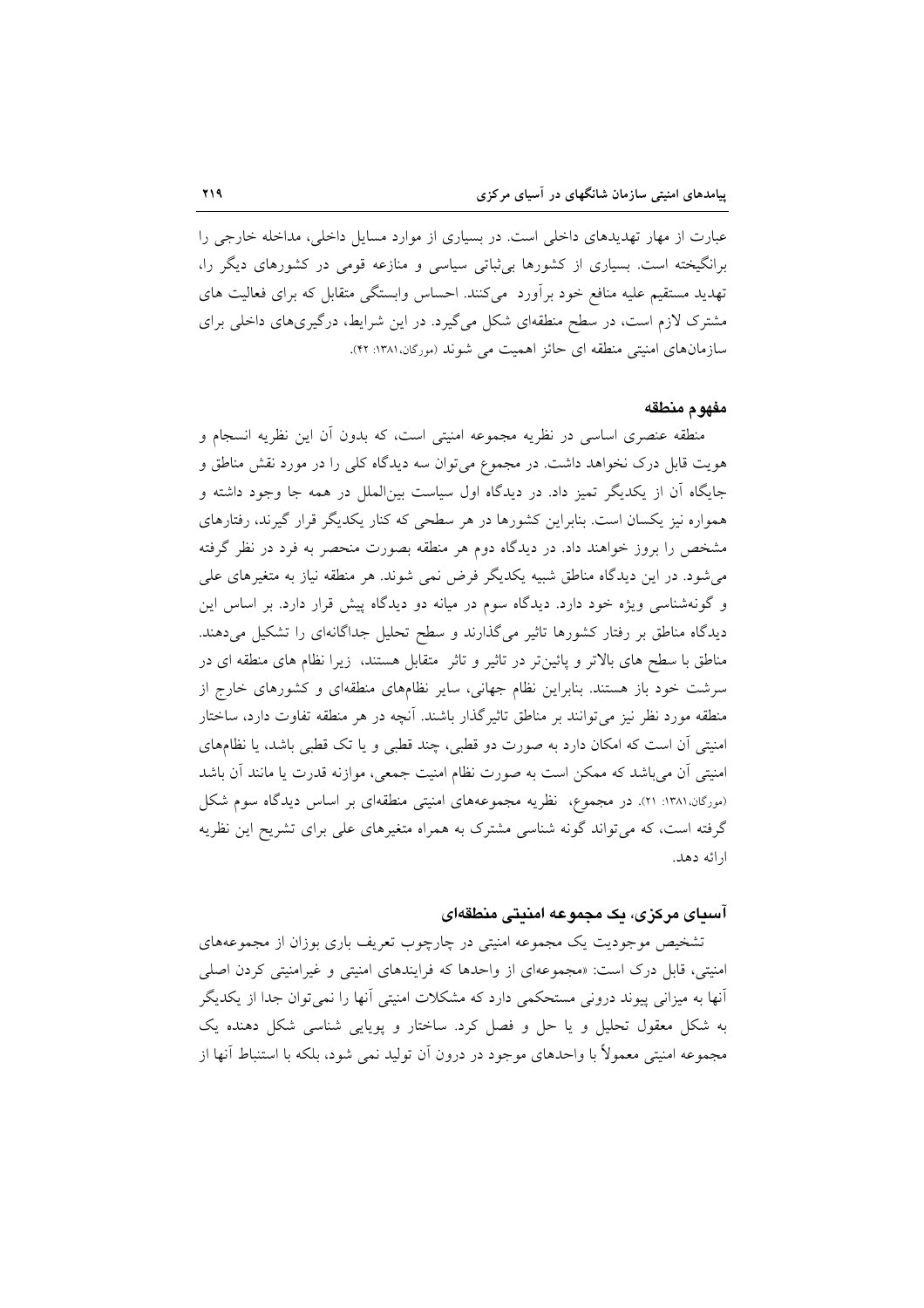امنیت و تعامل با یکدیگر بوجود می آید. اما ممکن است از امنیتی ساختن جمعی فشارهای خارجی که ناشی از عملکرد متاسیستمهای مجموعه هستند نیز ناشی شود (بوزان، ۱۳۷۸: ۲۱۹-۲۱۴). با توجه به این تعریف می توان معیارهای وابستگی متقابل شدید امنیتی، الگوهای دوستی و دشمنی، مجاورت، وجود حداقل دو بازیگر موثر و استقلال نسبی را به عنوان ملاکهای وجود یک مجموعه امنیتی منطقهای دانست. عامل اساسی در چارچوب یک مجموعه، احساس تهدید یا ترس متقابل میان دو یا چند دولت موثر میباشد. منظور از وابستگی متقابل امنیتی آن است که تغییر و تحولات امنیتی در هر یک از واحدهای مجموعه، بر دیگر واحدها نیز تاثیر می گذارد.

برای تجزیه و تحلیل ارتباط اشکال جدید همکاری برای امنیت منطقهای در آسیای مرکزی و أثار تعامل و پویاییهای امنیت منطقهای، بکارگیری مفاهیمی چون مجموعه امنیت منطقهای مفید است. بر اساس ملاکهایی که اشاره شد، کشورهای آسیای مرکزی، افغانستان و بخشهای شمال و شرق سین کیانگ و مناطق جنوبی روسیه را میٍتوان در یک مجموعه گسترده امنیتی قرارداد. با آنکه هر کشور دغدغهها و سیاست ملی ویژه خود را دارد، سیاستهای امنیتی آنها به هم پیوسته است. افغانستان می تواند در مجموعه امنیتی آسیای مرکزی گستردهتر به حساب أید، هر چند که صدور بی ثباتی به أن سوی مرزهای افغانستان چالشی بزرگ برای امنیت کشورهای آسیای مرکزی است (کولایی،۱۳۸۱: ۸۳ ). به نظر می رسد بخشهای شمال و شرق سین کیانگ هم با وجود تلاشهای رهبران چین برای جدا کردن سین کیانگ از بی ثباتی های برون مرزی، در یک مجموعه امنیتی گستردهتر جای میگیرند. همچنین کنشهای متقابل مربوط به امنیت در مرزهای روسیه و قزاقستان، می تواند مناطق جنوبی روسیه را هم در این مجموعه گسترده قرار دهند (ألیسون، ۱۳۸۲: ۱۹).

تمام ملاکهای مجموعه امنیتی منطقهای در این مجموعه دیده می شود. همه کشورهای همسایه، وابستگی متقابل امنیتی دارند. دو بازیگر مهم یعنی چین و روسیه در این مجموعه قرار دارند. در حالیکه در مجموعه امنیتی آسیای مرکزی، مولفه ها و ملاکهای پیش گفته وجود دارد، اما با توجه به ادراک ها و راهبردهای کشورهای منطقه، وابستگیهای متقابل امنیتی بهطور نسبی گرایش به تفوق و تسلط دارد و وابستگیهای اقتصادی در حد پائین تری قرار می گیرد. بنابراین هر گونه تغییر و تحول که در هر بخش از این مجموعه امنیتی یا اطراف آن صورت گیرد، تمام بخش های آن را تحت تاثیر قرار خواهد داد. دو بازیگر مهم این مجموعه چین و روسیه هستند که هر گونه تحول امنیتی در اسیای مرکزی این دو کشور را تحت تاثیر قرار خواهد داد. از این رو آنها آسیای مرکزی را حوزه منافع امنیتی خود می دانند. هر دو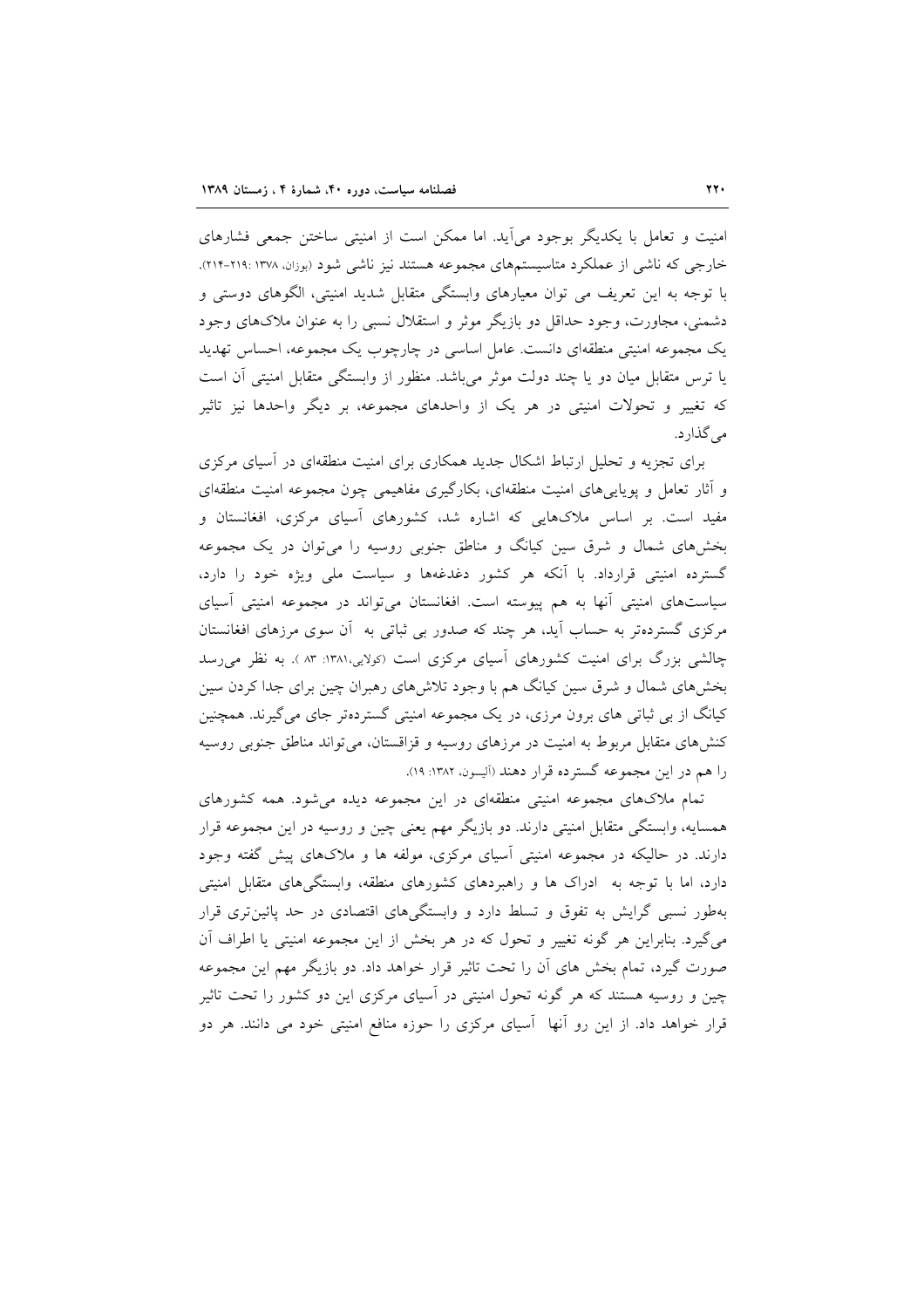کشور تلاش میکنند از نفوذ و حضور بازیگران رقیب منطقهای و فرامنطقهای در آن جلوگیری کنند. آنها حضور بازیگران خارجی در این منطقه به تهدیدی علیه خود می دانند.

### مسائل مديريت امنيت منطقه اي

در بحث مدیریت امنیت منطقهای پس از جنگ سرد، دو موضوع محوری وجود دارد: اول، با پایان جنگ سرد مناطق اهمیت خود را باز یافتند. برخی بررسیها نشان می دهد ً مداخله قدرتهای بزرگ در پرتو موازنه قوای منطقه ای و به طور کلی کارآیی مدیریت منطقه ای، منافع قدرتهای بزرگ در منطقه، به ویژه میزانی که این منافع تحت تاثیر عوامل خارجی است که مجموعه امنیتی منطقه ای را تعریف و تبیین میکنند و توانایی آنها در سپردن تعهدهای معتبر است. او معتقد است که بعضی از مناطق، واجد شرایطی هستند که برای همکاری قدرتهای بزرگ در مدیریت موثر مناقشه منطقهای ضروری و لازم است (کاظمی،۱۳۷۰: ۸۷-۸۳). روزکرانس و اسکات نیز معتقدند همکاری قدرتهای بزرگ، راه حل ممکنی برای مدیریت مناقشههای منطقه ای است. آنها شرایط لازم برای همکاری موفق در سطح منطقه ای و جهانی را شناسایی و تعیین کردند. بطور کلی آنها به مداخله قدرتهای بزرگ و پیامدهای آن خوشبین هستند و همکاری را ابزاری مناسب برای تضمین ثبات و نظم منطقهای میدانند (دهقانی، ۱۳۸۱: ۲۰۹). موضوع مهم دیگر، نقش سازمانهای چندجانبه (Multilateral) و چندجانبهگرایی منطقهای در مدیریت اختلافهای منطقهای است. بسیاری از کشورها می کوشند برای پیشبرد و توسعه مدیریت امنیت منطقهای از روش۵ای چند جانبه بهره گیرند. به هر حال چندجانبهگرایی به ایجاد و تکامل هویتهای مشترک و هنجارهای منطقهای کمک می کند، که می تواند در بلند مدت همکاریها را ارتقاء بخشد.

با فروپاشی اتحاد شوروی، خلاء قدرت در منطقه آسیای مرکزی هم ایجاد شد. هر یک از قدرتهای بزرگ منافع حیاتی برای خود تعریف کردند و برای نفوذ و مدیریت امنیت منطقه به تلاش پرداختند. ایالات متحده مهم ترین بازیگر فرامنطقه ای بود، که بعد از جنگ سرد سعی کرد در منطقه آسیای مرکزی حضور یابد. قدرتهای بزرگ منطقه روسیه و چین هم، آسیای مرکزی را حوزه منافع حیاتی خود دانسته، کوشیدهاند مدیریت امنیت منطقه را در انحصار خود قرار دهند. از این رو حضور و نفوذ بازیگر فرامنطقهای را در منطقه و پیرامون آن تهدیدی جدی برای خود تلقی کرده اند. انتقال بی¢تاتی سیاسی− نظامی از افغانستان نیز در جای خود قابل تامل است (کولایی، ۱۳۸۱، ۱۰۸–۸۳). این دو کشور هرچند رقیب یکدیگر در منطقه هستند، اما در جلوگیری از نفوذ بازیگران فرامنطقهای وحدت نظر دارند و در این زمینه از یکدیگر حمایت کرده اند.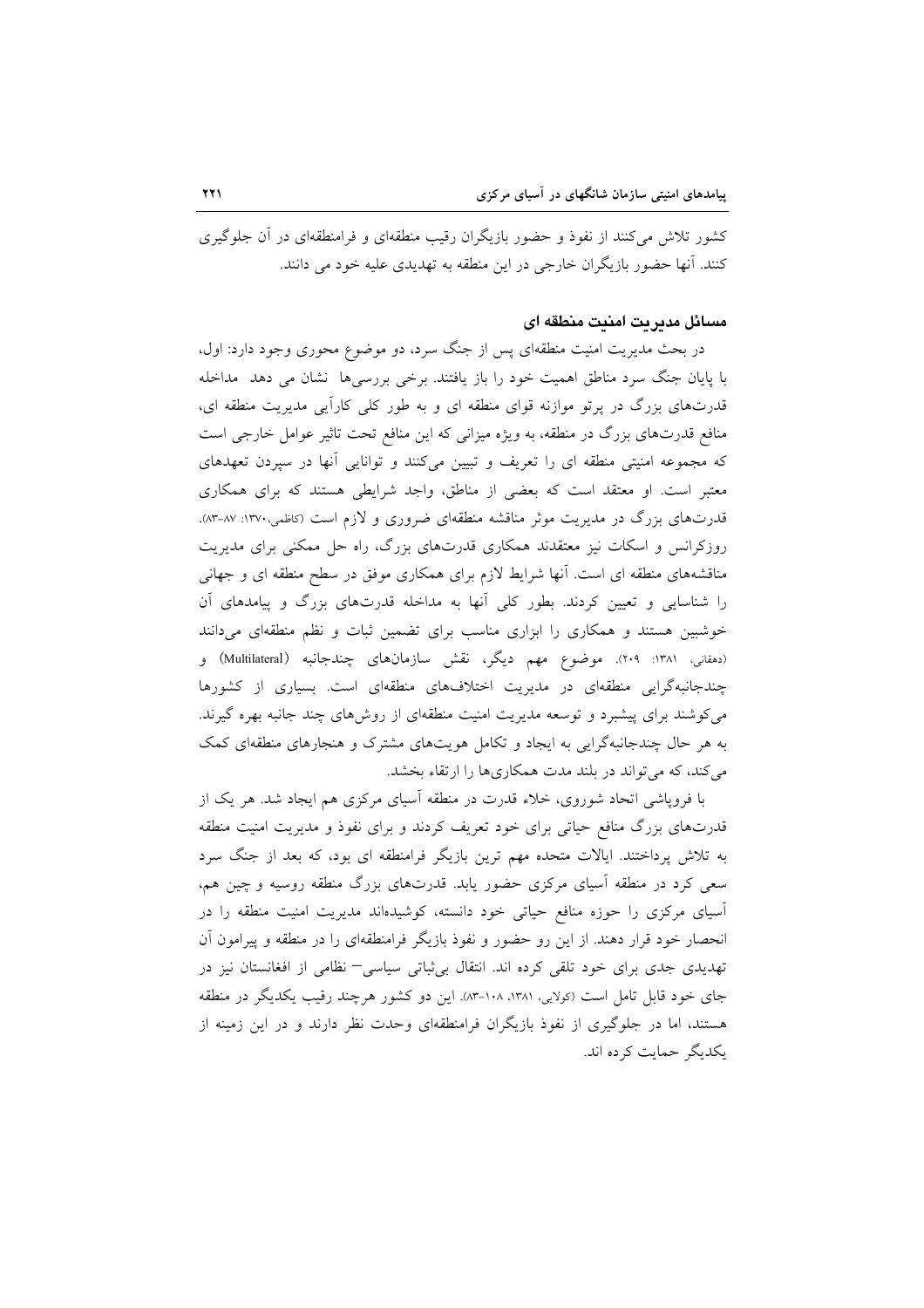۲– نقش سازمان همکاری شانگهای در امنیت آسیای مرکزی

مجموعه ای از حوادث، سبب شد روسها و چینیها منافع خود را در محیط پس از جنگ سرد مورد بازبینی قرار دهند. تحولات داخلی و بین|لمللی به نگاه روس۵ا و چینیها در ً مورد سازمان شانگهای شکل داده است. تحولات بین|لمللی و منطقهای موجب شد نخبگان سیاسی روسیه در مورد هویت روسیه تجدید نظر کنند. هویت اوراسیایی جهت گیری سیاست خارجی روسیه را برای تبدیل شدن از قدرت منطقه ای به یک قدرت بزرگ جهانی شکل داده است. تحولات بین المللی و منطقهای در شکل دادن به اهداف و سیاستهای چین نیز موثر بوده است. اینک انگیزه های اقتصادی، قوی ترین محرک سیاست خارجی چین در آسیای مرکزی، مانند دیگر نقاط جهان است. تحلیل تاثیر سازمان همکاری شانگهای بر امنیت آسیای مرکزی، در چارچوب نظری زیر قابل بررسی است.

مواز نه تهدید (Balance of Threat ): آیا سازمان همکاری شانگهای یک اتحاد است؟

برای بررسی اینکه آیا سازمان شانگهای یک اتحاد موازنه بخش در برابر ایالات متحده است یا نه؟ باید اهداف و خواسته های دولت های عضو سازمان را با تکیه بر نظریه موازنه تهديد استفان والت (Stephen M. Walt) و نظريه موازنه نرم رابرت پاپ (Robert A. Pape ) بررسي کرد. توازن تهدید، مفهومی در نظریه موازنه قوای واقعگرایی جدید (Neo Realism) است، که علاوه بر عوامل مادی و توانایی یک دولت، اهداف و خواستههای آن نیز مهم هستند. واقع گرایی ساختاری بر این فرض بنا شده، که نظام بینالملل حوزهای است که حاکمی مستقل با حق انحصاری استفاده از زور وجود ندارد (سف زاده ۱۳۸۱: ۱۶۱–۱۶۳). وضعیت خودمحوری حاکم بر این نظام بر این دلالت دارد که دولتها بهدنبال سازوکاری هستند تا از ظرفیت نسبی شان برای حفاظت از خویش در برابر تهدیدها استفاده کنند (17-5 :Posen,2004). واقع گرایی ساختارگرا اشاره میکند هر گاه یک دولت یا ائتلاف نسبت به بقیه بازیگران قویتر باشد، شکل گیری یک موازنه واکنش معقول بنظر می رسد (مشیرزاده، ۱۳۸۵: ۱۱۹– ۱۰۹).

والت، اتحاد را ترتیبات رسمی و غیررسمی برای همکاری امنیتی بین دو یا چند دولت مستقل می داند (walt, 1987 23). عدهای از واقع گرایان معتقدند که مشکلات شکل گیری موازنه در نظام تک قطبی بهطور کامل حق انتخاب را از کشورهای درجه دو می گیرد (Keir, 2005:37) ضمن اینکه بازیگران درجه دو می دانند که تنها راه مقابله با نظام تکقطبی موازنه است، اما نه به شکل سنتی آن که شدید است و موازنه بهصورت اتحاد نظامی و رقابت تسلیحاتی با هژمون تعریف می شود (Pape, 2005:9)، موازنه می تواند با درجههای مختلف شدت دنبال شود. در دیدگاه واقع گرایان دولتها ممکن است موازنه ی نرم را از بین موازنهی ارتجاعی و موازنه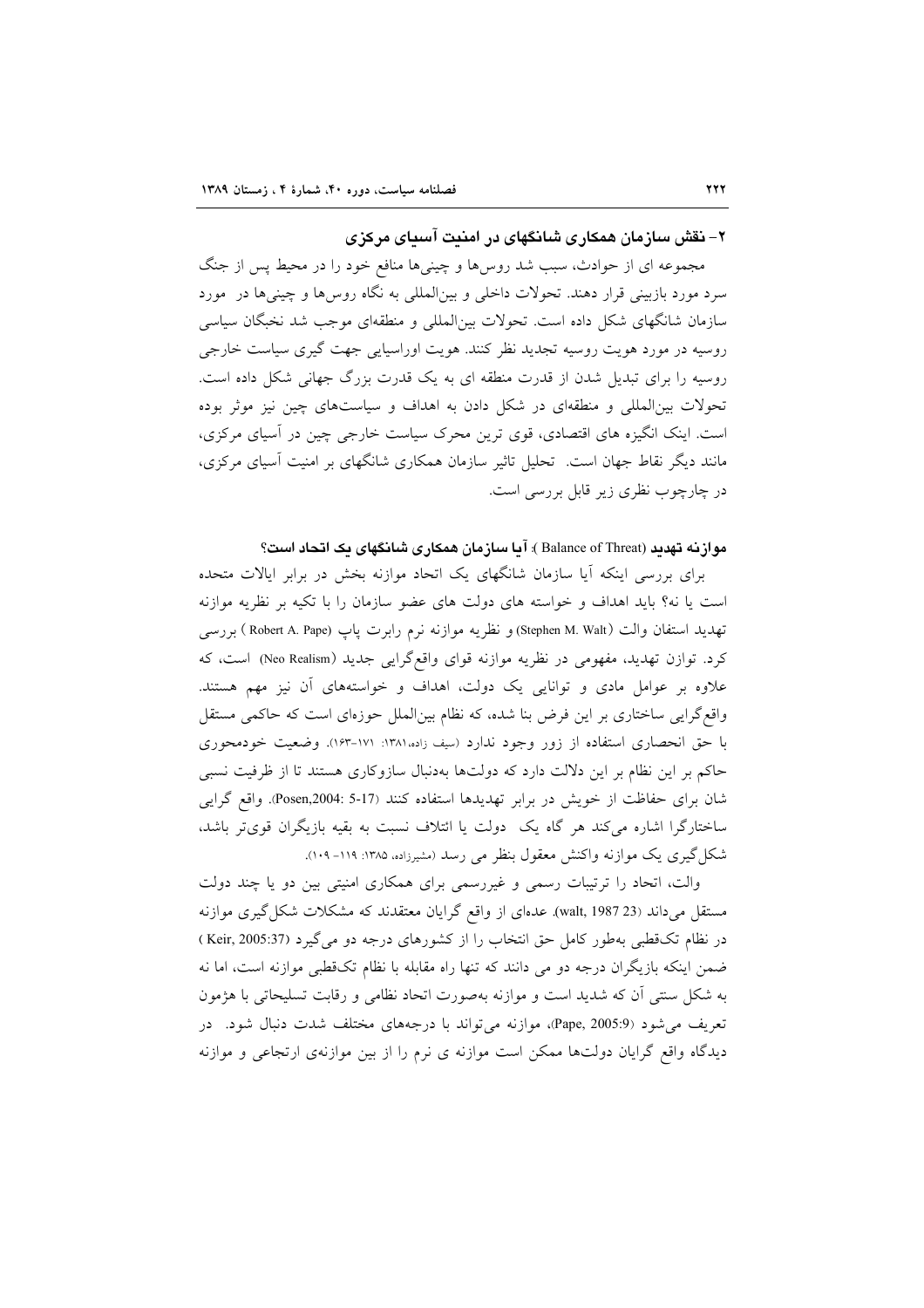شدید انتخاب کنند. به نظر پاپ، موازنهی نرم به منظور خنثی کردن تهدید دولت هژمون بدون مواجهه مستقيم است.

با توجه به آنچه اشاره شد، اگر نظریه موازنه تهدید، تحلیل بهتری از اهداف روسیه و چین در سازمان همکاری شانگهای ارائه کند، این سازمان حاصل تهدید اقدامات یکجانبهگرایانه ایالات متحده خواهد بود. در این چارچوب باید همکاری و هماهنگی بیشتری بین روسیه و چین در مقابله با اعمال یک جانبه گرایانه آمریکا و حضور آن در آسیای مرکزی دیده شود، زیرا آنها به ایالات متحده و اهدافش در منطقه به عنوان یک تهدید نگاه می کنند.

# ۳– اهداف و انگیزه های استراتژیک روسیه و چین درآسیای مرکزی الف–انگېزهای استراتژيک روسېه در آسياي مرکزي

انگیزهای استراتژیک روسیه در آسیای مرکزی در پنج محور قرار می گیرد:

١- نياز روسيه به داشتن روابط نزديک با دولت هاى منطقه، تا ثبات منطقه اى را ارتقا وينتشدون

۲– روسیه نیازمند حق انتقال آزاد نفت و گاز از آسیای مرکزی برای حفظ شرکای مهمی چون چین و هند است؛

۳– ادامه همکاری اقتصادی مشترک با آسیای مرکزی می تواند به روسیه در راه اصلاحات اقتصادي كمك كند؛

۴- روسیه می خواهد از ظرفیت ژئواستراتژیک آسیای مرکزی برای نیازهای نظامی و حفظ جایگاه روسیه به عنوان قدرت منطقه ای یا جهانی استفاده کند؛

۵- نقش رهبری روسیه در منطقه باید در جامعه بینالمللی پذیرفته شود ,Trofimov  $.2003:72)$ 

این منافع محوری به روشنی جنبه قوی ژئوپلیتیک دارد، اما در واقع به معنی آن نیست که محرک های استراتژیک روسیه درآسیای مرکزی او را وادار می کند با چین وارد یک پیمان دفاعی علیه ایالات متحده شود. علائق درازمدت روسیه در آسیای مرکزی به گونه ای مستقیم با نوسازی امنیتی و اقتصادی در روسیه به هم گره خورده است. گرایش های مختلف داخلی نیز حول محور منافع هویتی روسیه شکل می گیرد. سازمان شانگهای به عنوان یک سازوکار فرصتی عالی برای روسیه فراهم کرده تا اهداف استراتژیک خود را تامین کند .Zviagelskaia) (8 :1995. اما آیا انگیزهای استراتژیک روسیه در آسیای مرکزی این فرض را که سازمان همکاری شانگهای یک اتحاد در مقابل تهدید ناشی از هژمونی ایالات متحده است، حمایت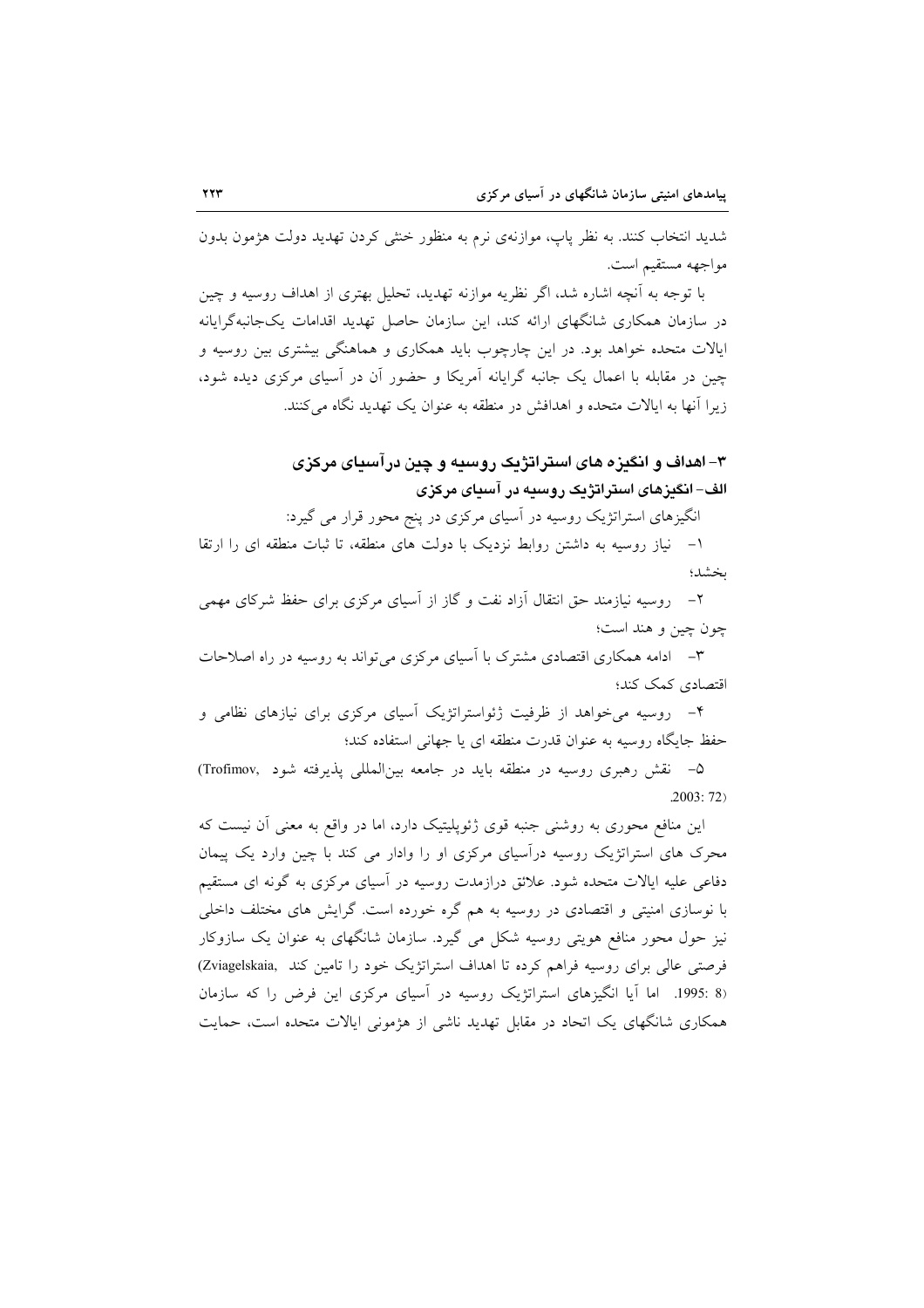می کند یا نه؟ به نظر می رسد روسیه و چین درصدد هستند از این سازمان به عنوان یک سازوكار موازنه بخش فرامنطقه اي عليه ابالات متحده استفاده كنند (Alison, 2004: 68).

در اولین سال،های پس از فروپاشی شوروی در آغاز دهه ۷۰ (۹۰م)، اولویت های سیاست خارجی روسیه درآسیای مرکزی جز در قزاقستان در سطح پایین اهمیت بود (کولایی، ۱۳۸۵، فصل هفتم). در سازمان کشورهای مستقل مشترکالمنافع به عنوان یک مجموعه، روسیه اهمیت بیشتری به جمهوریهای اسلاوی و قفقاز می داد، درحالی که آسیای مرکزی از توجه کمتری برخوردار بود. اما بعد از رخ دادن جنگ داخلی در تاجیکستان و روی کار آمدن طالبان درافغانستان، روسیه آسیای مرکزی را یک بخش جدایی ناپذیر از قلمرو منافع حیاتی خود دانست ((35-35 :Sakwa, 1999). در حاليكه روسيه سعى مى كرد تا يك استراتژى منسجم را در آسیای مرکزی بکار ببرد، فرصتی در قالب شانگهای پنج فراهم شد تا نفوذ خود در آسیای مرکزی را از سرگیرد.

در اوایل دهه ۷۰ (۹۰م) بازیگران فرامنطقه ای رقابتی را برای نفوذ در آسیای مرکزی آغاز کرده بودند، تا خلاء ایجاد شده در اثر عقب نشینی روسیه ازجنگ ده ساله با افغانستان را پر کنند. به ویژه، این عقبنشینی استراتژیک از آسیای مرکزی، بیم و هراسی جدید از افزایش حضور چین در قزاقستان جنوبی و افزایش نفوذ آن در قرقیزستان را موجب شد. همچنین نگرانی ازسرایت کشمکش از افغانستان به تاجیکستان و بی ثبات کردن بیشتر منطقه را که با جنگ داخلی تاجیکستان آغاز شده بود، فراهم کرد. ترکیه هم رهبری روسیه را در منطقه آسیای مرکزی به چالش کشیده بود. ترکیه به همراه قدرت های غربی دیگر به آسیای مرکزی هجوم آورد (Zviagelskaia, 1995:1). در نیمه دهه ۷۰ (۹۰م) نخبگان سیاسی روسیه مجبور شدند در روابط روسیه با آسیای مرکزی تجدیدنظرکنند. با شکست سیاست غرب گرایی یلتسین، آنهایی که از یک رویکرد اوراسیایی طرفداری می کردند، نفوذ سیاسی و اقتصادی بیشتری بدست آو د دند.

اما آنچه که سیاستهای استراتژیک روسیه را در آسیای مرکزی تحت تاثیر قرار میدهد، فرامنطقهای هم هست. با شکست سیاست خارجی اورو اّتلانتیک گرای پلتسین، اوراسپاگرایی در راس سیاست خارجی روسیه قرار گرفت (کولایی، ۱۳۸۵، ۲۶۸-۲۶۰). روسیه در نیمه دهه ۱۳۷۰ (۱۹۹۱م) با تصمیم ناتو برای آغاز یک عملیات نظامی علیه صربهای بوسنیایی در جنگ داخلی بوسنی مخالفت کرد. این تصمیم در چارچوب سیاست خارجی فعال ایالات متحده و آيين كلينتون با عنوان "تعهد و توسعه" (Engagement and Enlargement) شناخته مي شود (Douglas,1997:110-117). اين أيين جديد بر نقش بين المللي جسورانهتر ايالات متحده و ناتو اشاره دارد. روسیه همچنین به گسترش به شرق ناتو برخلاف تعهدهای پیشین، اعتراض کرد.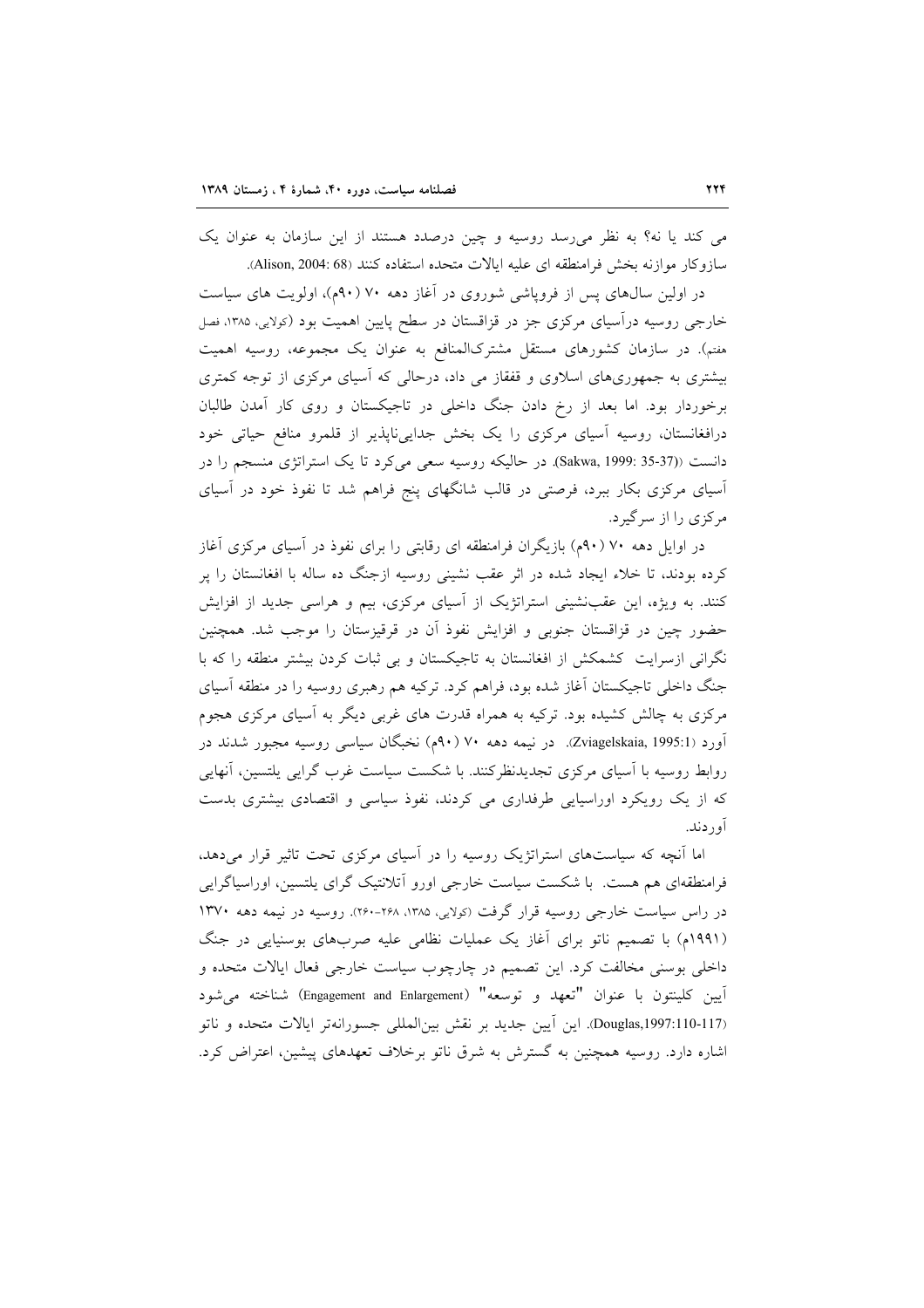در شرایطی که روسیه با مشکلات داخلی دست وینجه نرم می کرد، در جستجوی شریک استراتژیکی برای ایجاد موازنه در مقابل یک جانبه گرائی ایالات متحده بود. در این زمان پریماکف با دنبال کردن استراتژی توازن قوا در صدد ایجاد قطب جدید در مقابل ایالات متحده بود. او ضمن رد نظام تکقطبی، ایده نظام چند قطبی را به عنوان هدف مطلوب سیاست خارجی روسیه اعلام کرد. در این دوره رفتار سیاست خارجی روسیه به سوی استقلال و اقتدار بیشتر حرکت خود را آغاز کرد. برحضور فعالتر در بحرانهای بین المللی از جمله بوسنی، حضور فعال تر در کشورهای مشترکالمنافع و مطرح کردن محور چین، روسیه و هند تاکید شد.

از این رو روسیه تلاش کرد تا فرایندی از اعتمادسازی را در روابط خود با چین به عنوان قدرت بزرگ منطقه ای آغاز کند، که نتیجه تیرگی چندین ساله روابط دو کشور از دهه ۱۳۳۰ (۱۹۵۰م) تا نیمه ۱۳۷۰ (۱۹۹۰م) بود. سرانجام ساختار امنیتی مشترک به عنوان شانگهای – پنج در سال ۱۳۷۵ (۱۹۹۶م) پایه گذاری شد، که بعد از شدت گرفتن اقدام های سیاست خارجی ایالات متحده از سال۱۳۷۳ (۱۹۹۴م) بود. اقدام های گسترده نظامی آمریکا در یوگسلاوی و خروج این کشور از قرارداد منع سلاحهای دفاع موشکی ۱۳۵۱ (۱۹۷۲م) در آذر۱۳۸۰ (دسامبر ۲۰۰۱م) (117-110-Douglas,1997:110). تأثیر زیادی بر امنیت اوراسیا داشت و سبب نزدیکی بیشتر روسیه و چین شد. اقدام های نظامی امریکا در یوگسلاوی، بدون قطعنامه شورای امنیت و با مخالفت روسیه و چین انجام شد. با روی کار آمدن پوتین در پایان دهه ۱۳۷۰ (۱۹۹۰م)، او با انتقاد از سیاست خارجی پریماکف، أن را جاه طلبانه، ایدئولوژیک وتقابل گرایانه دانست. پوتین اعلام کرد اولویتهای پریماکف از جمله مخالفت با گسترش رو به شرق ناتو و گسترش محور امنیتی روسیه، چین و هند اشتباه بوده است. اما او نیز دستیابی به جایگاه بایسته در فرایند رقابت جهانی و بازسازی جایگاه روسیه را مبنای سیاست خارجی خود قرار داد. او در سیاست خارجی خود کوشید ایالات متحده را قانع کند درصدد ایجاد قطب جدیدی نست.

به این ترتیب روسیه با حضور ایالات متحده در آسیای مرکزی برای حمله به افغانستان مخالفت نکرد، بلکه با آن همکاری نیز کرد. اما پوتین نیز در چارچوب سیاست خارجی عمل گرایانه خود، همکاری استراتژیک روسیه با چین را ادامه داد و برای نهادینه کردن آن شانگهای پنج را به سازمان همکاری شانگهای تغییر داد. او با حمله نظامی امریکا به عراق مخالفت کرد و در چارچوب سازمان همکاری شانگهای کشورهای اسپای مرکزی عضو سازمان را مجبور كرده تا اعلاميه آستانه را در خصوص خروج ايالات متحده از منطقه صادر كنند. اما پوتين همواره سعی کرد از رویارویی با ایالات متحده پرهیز کند. هرچند روسیه به سازمان شانگهای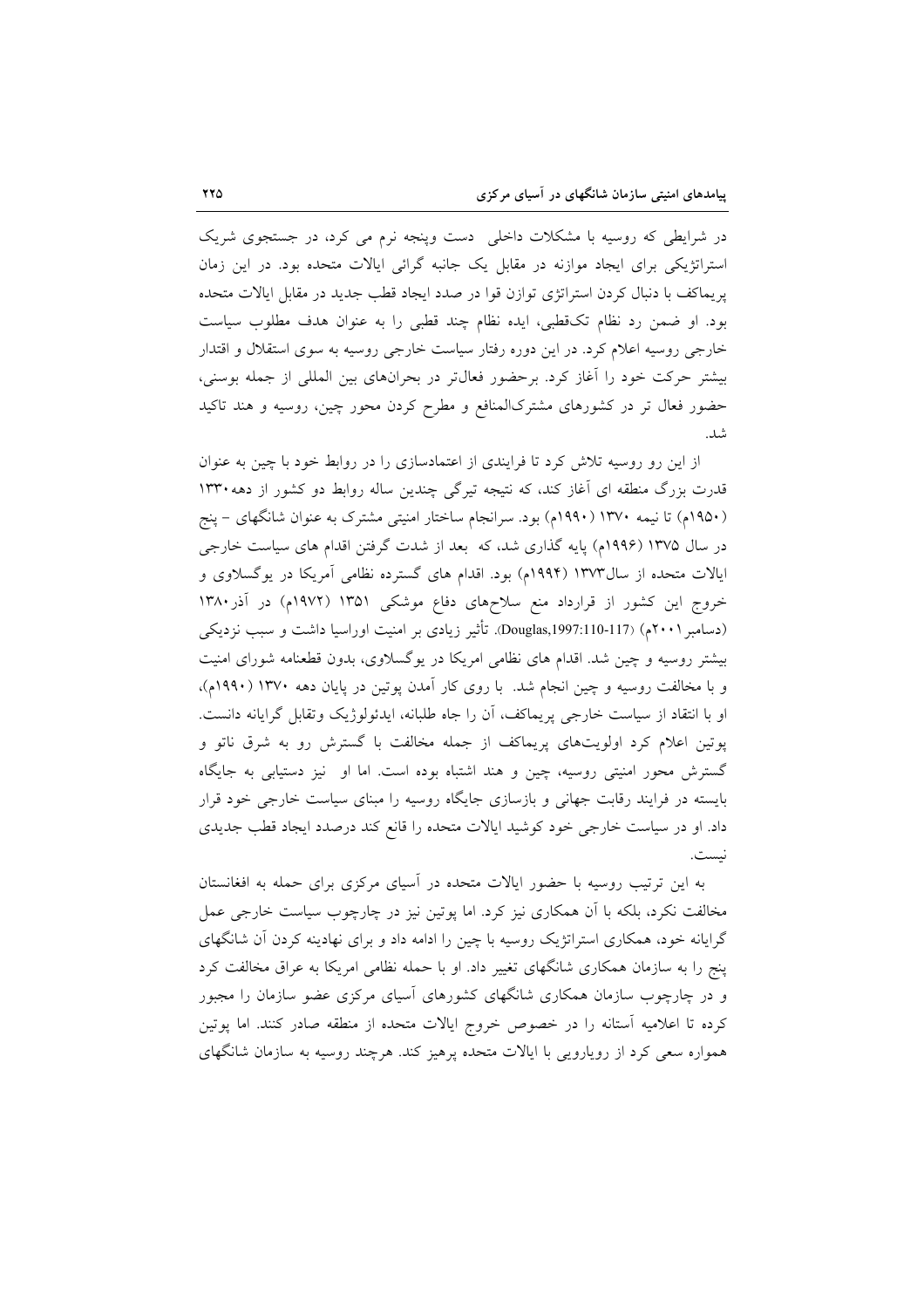به عنوان یک پیمان دفاعی نگاه نمی کند، اما بر مبنای شاخص های رابرت پاپ راجع به موازنه نرم، روسیه در چارچوب سازمان شانگهای در پی ایجاد موازنه ای نرم در مقابل ایالات متحده است.

در مورد شاخص اول پاپ، تحریمهای ژئوپلیتیکی روسیه علیه ایالات متحده به طور ضمنی یا آشکار روشن است. روسیه همواره با حضور ایالات متحده در آسیای مرکزی مخالفت کرده است. در سال ۱۳۸۳(۲۰۰۴) سازمان همکاری شانگهای بیانیهی تقاضای تعیین تاریخ خروج نیروهای آمریکایی از منطقه را صادر کرد. این بیانیه اشاره دارد که اعضای سازمان شانگهای دسترسی ایالات متحده به قلمرو خود را نمی پذیرند. در مورد شاخص دوم پاپ "دیپلماسی مجادله"، میتوان در مانورهای دیپلماتیک روسیه در سازمان ملل برای به تأخیر انداختن اقدامات عمليات نظامى ايالات متحده مشاهده كرد. استفاده از اين روش توسط روسيه در جنگ عراق سال ۱۳۸۲ (۲۰۰۳م) به خاطر موقعیت آن به سبب عضویت دائم در شورای امنیت، مهم بود. روسیه در صدد بود تا با رد پیشنویس شورای امنیت برای مداخله نظامی در عراق ايالات متحده را محدود كند (Ata, 2003: 7-11). در مورد شاخص سوم پاپ، روسيه تلاش زیادی برای ایجاد گروه بندی اقتصادی انجام داده است. از جمله پیشنهاد پوتین در مورد تشکیل باشگاه انرژی در نشست سران سازمان است. در نهایت روسیه به همراه دیگر دولتهای عضو همکاری دیپلماتیک فعالی در برابر امریکا دارند، که از آن جمله مخالفت با عضویت ناظر ایالات متحده در این سازمان است.

# ب– انگیزه های استراتژیک چین در آسیای مرکزی

اگر شواهد روشن وجود داشته باشدکه منافع ژئوپلیتیک علت عضویت چین در سازمان همکاری شانگهای است، در این صورت سازمان شانگهای از نگاه چین یک اتحاد با روسیه در برابر هژمونی ایالات متحده خواهد بود. پیش از شکل گیری شانگهای- پنج روابط چین وروسیه بر اساس همکاری های سیاسی- امنیتی تعریف شد (Ata,2003: 12). هر دو طرف ضرورت گسترش همکاری استراتژیک در بعد سیاسی-امنیتی را تایید می کردند. چین استقلال جمهوریهای آسیای مرکزی را به رسمیت شناخته، پذیرفته بود روابط ژئوپلیتیک خود با روسیه را در شمال شرق به جای شمال غرب متمرکز کند (Bert, 2007). چین در روابط خود با آسیای مرکزی، متوجه روابط تاریخی و وابستگی متقابل دولت های آسیای مرکزی و روسیه بوده است. همان گونه که جمهوری های آسیای مرکزی نیز با گذار از دوران شوروی، در پی شریک هایی خارج از سازمان کشورهای مستقل مشترک المنافع بوده اند. سازمان شانگهای هم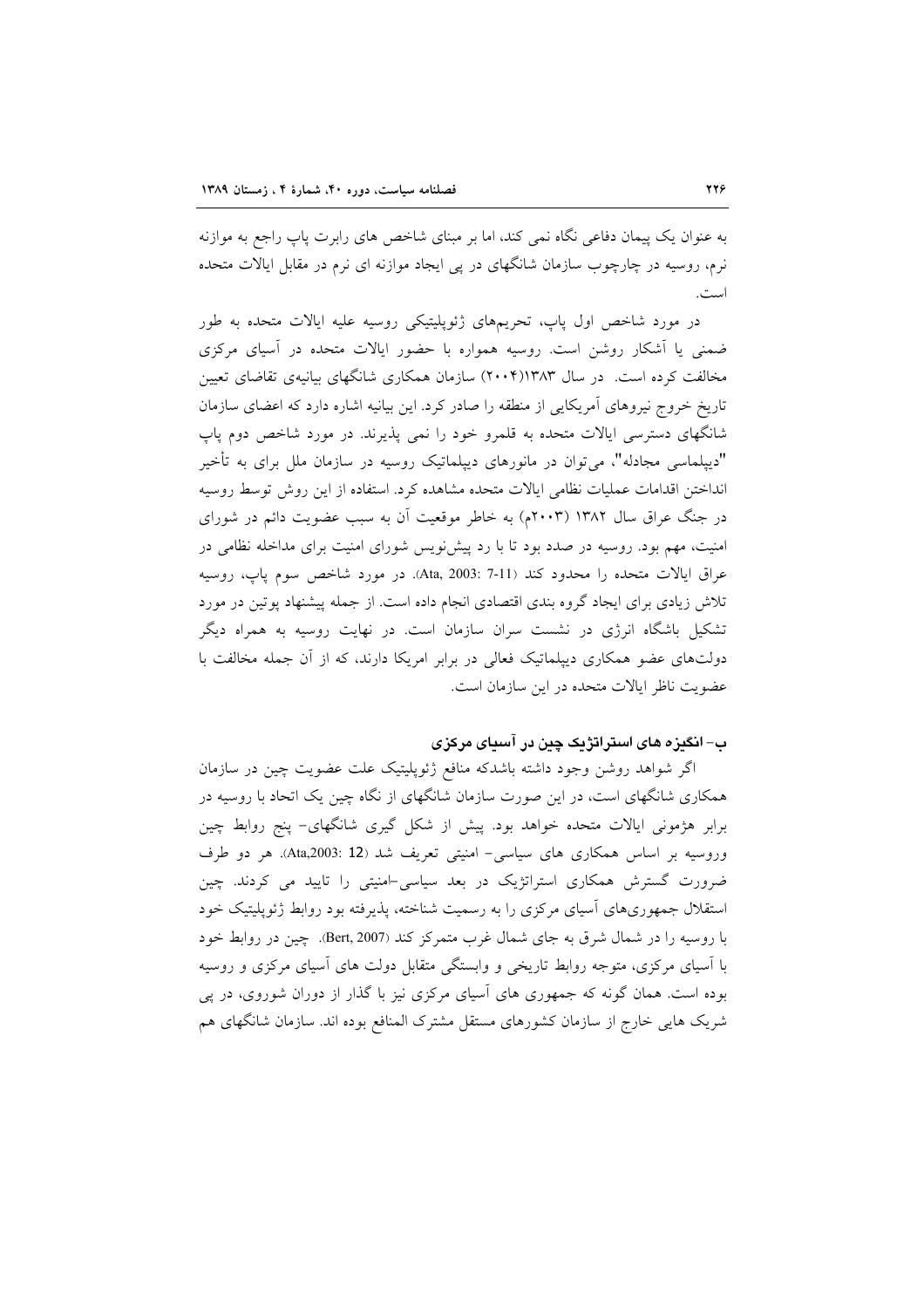سازوکاری فراهم میکند تا این نیازها تامین شود، در حالی که روابط تاریخی دولتهای آسیای مرکزی با روسیه هنوز یابرجا است(کولایی، ۱۳۸۶: ۲۶-۲۹).

چین این موضوع را به خوبی می دانست، که دولت های اسپای مرکزی در جریان گذار از دوره شوروی، در معرض نفوذ قدرت های خارجی بوده اند. اگرچه درگذشته چین، روسیه را مدیر امنیتی اصلی برای حفظ ثبات دولت های آسیای مرکزی ومناطق پیرامون می یافت، اما پس از فروپاشی اتحاد شوروی، چین و روسیه رویکرد های استراتژیک مشابه برای حفظ ثبات و توسعه منطقهای دارند. آنها خواستار جلوگیری از نفوذ قدرت های بزرگ ومنطقه ای در آسیای مرکزی بوده اند. به هر حال این دوکشور در مورد میزان استقلال آسیای مرکزی اختلاف نظر داشتند. روسیه به طور سنتی، آسیای مرکزی را درحوزه نفوذ خود دانسته و در صدد بوده نفوذ چین را محدود کند. چین نیز با این تفکر روسیه مخالف بوده است و از استقلال دولتهای آسیای مرکزی وثبات آنها برای همکاری با همه کشورهای دیگر حمایت کرده است .(Kerr, 1998: 113-115)

پیش از رخدادهای ۱۱سپتامبر۲۰۰۱ چین با حضور ایالات متحده در آسیای مرکزی مخالف بود. چینیها گسترش ناتو به سوی شرق را، که دولت های آسیای مرکزی را نیز در برنامه مشارکت برای صلح در بر میگرفت، نتیجه تلاش ایالات متحده برای محدودکردن چین از راه تهديد امنيتي در مناطق شمال و غرب مي دانستند.

این کشور با عضویت دولتهای آسیای مرکزی در برنامه برای صلح ناتو مخالفت نکرد، اما به دقت مراقب بود که چگونه ناتو در جمهوریهای تازه استقلال یافته نفوذ میکند. شواهد نشان می دهد چین با طرح افزایش حضور نظامی ایالات متحده و استفاده از دولتهای آسیای مرکزی به عنوان یک ابزار برای کنترل چین مخالف بود. چینی ها بر این باور بودند که بخشی از اهداف سیاست خارجی ایالات متحده در آسیای مرکزی، تهدید چین به لحاظ امنیتی بود، زیرا می خواست برنامههای استراتژیک چین را در سین کیانگ کنترل کند. بخش دیگر از سیاست خارجی ایالات متحده کنترل روسیه و کاهش نفوذ آن در آسیای مرکزی بود ,Xing). (41-45 :1998 چین که سخت نگران رشد افراط گرایی اسلامی در بخش خودمختار اویغور و تاثیر آن بر کل ثبات منطقه بود و فرصتی یافت تا احیای جاده ابریشم را مطرح کند (Xing, 2001:166. هدف چین از گسترش روابط با آسیای مرکزی دست یابی به منابع انرژی منطقه و موازنه نفوذ با غرب است، زیرا چین در گذشته به آسیای مرکزی بعنوان منطقه نفوذ روسيه نگاه مي کړ د (Hunter, 1996: 126).

اهداف استراتژیک چین در" بازی بزرگ جدید" در آسیای مرکزی در سه بعد قابل بررسی است: نخست؛ اینکه چین به عنوان یک وزنه برابر با ایالات متحده درآسیای مرکزی است.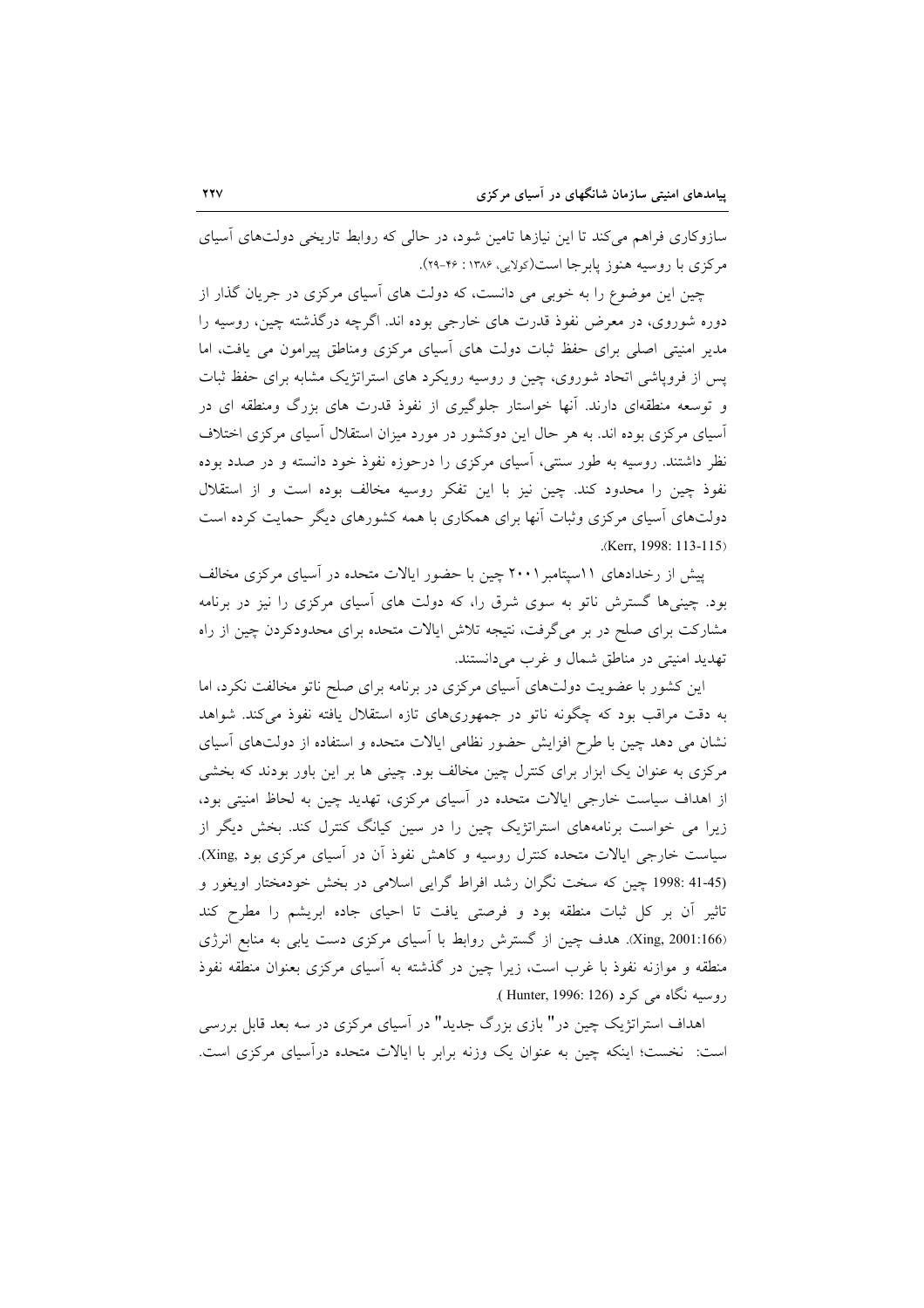دوم؛ دسترسی به منابع انرژی ومعادن استراتژیک دیگر درآسیای مرکزی است. سوم؛ وضعیت سیاسی شکننده در استان سین کیانگ است. چین به رفع موانع برای تحکیم روابط اقتصادی با کشور های هم مرز غربی اش اهمیت می دهد. روابط نزدیک تر با کشورهای آسیای مرکزی از طریق گروه شانگهای، مداخله نکردن انها را در سین کیانگ که وابستگی های قومی ومذهبی با آنها دارد را تضمین می کند (Sutter, 2000:42). عوامل دیگر نیز در افزایش منافع چین درآسیای مرکزی اهمیت دارند. حضور ایالات متحده بعد از ۲۰ شهریور ۱۳۸۰ (۱۱سپتامبر ۲۰۰۱) بطور طبیعی به افزایش و ارتقای جایگاه چین درآسیای مرکزی کمک کرده است. عمر بک تکبا اف (Omurbec Tekebaev)معتقد است: "زماني كه ايالات متحده مواضع خود را تحكيم بخشيد، چين نیز در صدد بر آمد تا نشان دهد منافعی در آسیای مرکزی دارد". چینی ها سیاست ها وتدابیر خود را بر دولتهای آسیای مرکزی متمرکز کرده اند، زیرا به جهت بی توجهی چین، این دولتها به كمكهاي ايالات متحده و روسيه وابسته مي شوند (13 :2004, Tekebaev ).

چین یک قدرت جهانی در حال رشد است که می تواند در دهه های آینده برتری ایالات متحده، ژاپن و اتحادیه اروپا را به چالش بکشد. اما رهبران چین نیازمند کمک و همکاری برای تأمین ثبات منطقه از راه ایجاد روابط همسایگی مناسب با همسایگان خود هستند، که می توانند حمایت سیاسی و کمک اقتصادی بزرگی به چین بکند. از این رو چین در طرحهای بزرگ منطقه سرمایهگذاری کرده و از نظر مالی به آنها کمک میکند. چین به آسیای مرکزی به عنوان نقطهای روشن درسیاست خارجی خود نگاه میکند. نگاه چین به سازمان شانگهای را میتوان در اظهار نظرهای مقام های چینی در کنفرانس مرداد ۱۳۸۳ (اوت۲۰۰۴) با عنوان «سازمان همکاری شانگهای: مدل جدیدی از همکاری منطقهای» درک کرد. ژان دائو گنگ دبیر کل چینی وقت سازمان، بر نقش آن به عنوان مدل جدیدی از همکاری منطقهای تأکید کرد. او بر همکاری های سیاسی و اقتصادی و نیز همکاری در زمینههای علمی، تکنولوژی، انرژی و حمل و نقل در نشست سران سازمان در شهریور ۱۳۸۳ (سپتامبر۲۰۰۴) اشاره کرد (Swanstrom, 2004: 41).

چین در صدد است تا جایگاه خود را در جامعه بینالمللی، از راه عضویت در سازمان های بینالمللی به عنوان مدل جدیدی از چند جانبهگرایی تحکیم بخشد. رویکرد ژئوپلیتیکی به سازمان شانگهای در سیاست خارجی چین برجسته است. بنابراین هرچند نمی توان سازمان شانگهای را از نگاه چین، پیمان دفاعی تلقی کرد. اما چین بنابر منافع ژئوپلیتیکی که در آسیای مرکزی دارد، خود را در کنار روسیه پاسدار ثبات و توسعه در منطقه میداند. چین که حضور بازیگران فرامنطقه ای را در این منطقه تهدید علیه منافع خود تلقی میکند، تلاش میکند در چارچوب سازمان همکاری شانگهای همراه با روسیه نوعی موازنه نرم در مقابل یکجانبهگرایی ایالات متحده در منطقه بوجود آو ر د.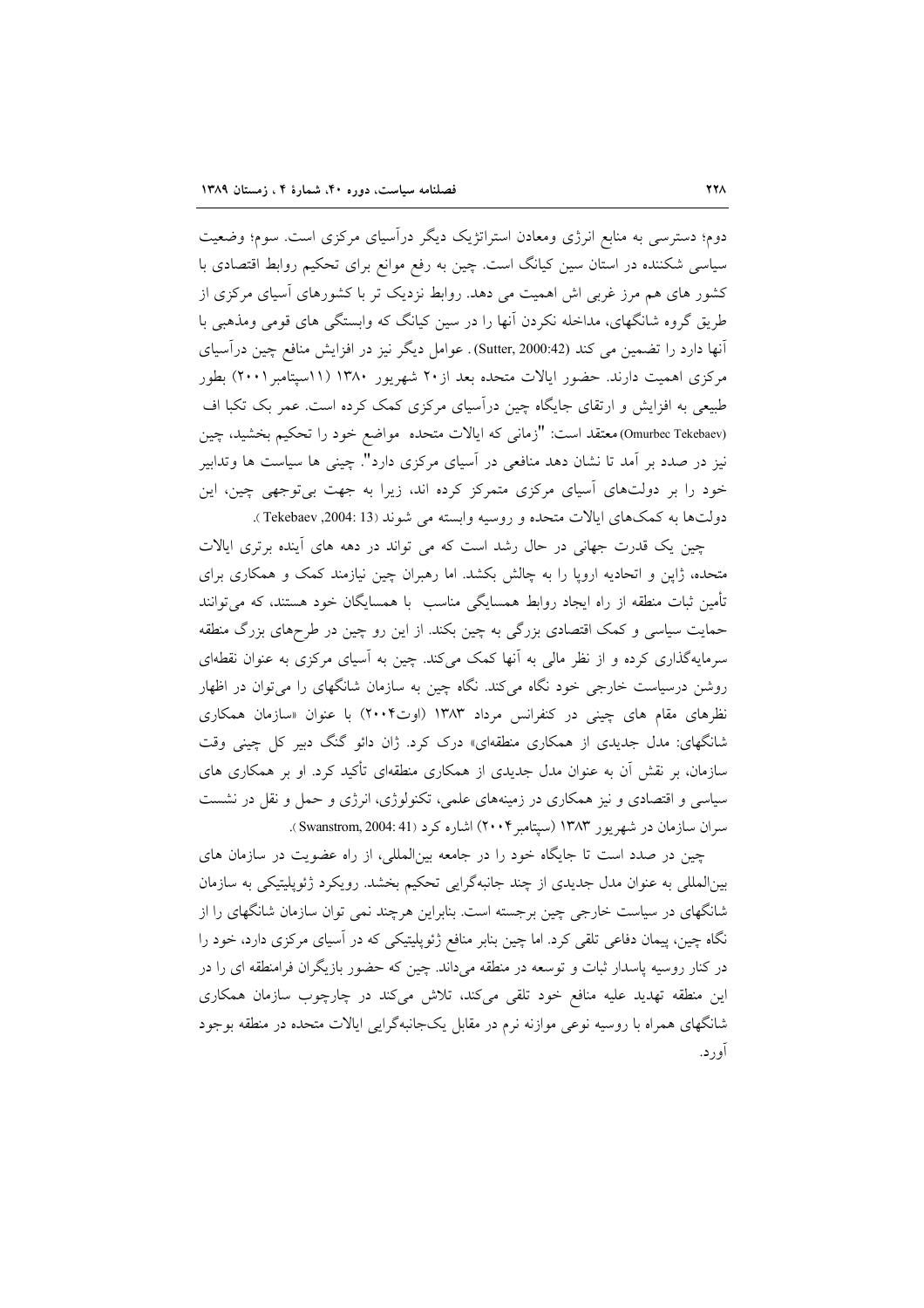# ۶– دولت های آسیای مرکزی و نقش آنها در سازمان شانگهای الف- ايجاد موازنه بين شرق و غرب(Balancing between East and West)

روشن است که دولتهای آسیای مرکزی در کنش و واکنش با قدرت های بزرگ روسیه و چین، تحت تأثیر این دو قدرت هستند. اما این دولت های کوچک قادر هستند منافع ملی یا منافع امنیتی و اقتصادی خود را در چارچوب آن تأمین کنند. اعضای اصلی سازمان، یعنی چین و روسیه برنامهها سازمان را به سوی مسائل مشترک بین خود سوق میدهند. نقش دولتهای آسیای مرکزی در این سازمان، میتواند از دو جهت موازنه بخش باشد : از لحاظ منافع منطقهای، ایجاد موازنه بین شرق و غرب. دوم ایجاد توازن از نظر بین المللی. عضویت دولتهای آسیای مرکزی در سازمان شانگهای به طور مستقیم آزادی آنها را در همکاری با دولتهایی غیر عضو در چارچوب برنامههای منطقهای محدود نمی کند. به این ترتیب آنها در گسترش ساختارهای امنیتی در دراز مدت موثرتر عمل می کنند. روشنترین مثال برای این آزادی عمل آسیای مرکزی، همکاری با برنامه مشارکت برای صلح ناتو است، که همه دولتهای آسیای مرکزی عضو آن هستند (Bin, 2002: 12. همچنین حضور ایالات متحده و کمک به دولتهای منطقه در مبارزه علیه تروریسم، آموزش و مبادلات نظامی در میان آنها، برنامههای سازمان امنیت و همکاری اروپا در اجرای برنامه های آموزشی، تلاش برای همکاری فنی ساختارهای دفاعی این منطقه و غرب، از جمله برنامههایی است، که آزادی انتخاب دولتهای آسیای مرکزی را بیشتر میکند.

تناقض های پنهان داخل<sub>ی</sub> در سازمان شانگهای، مجال اندکی به این سازمان میدهد تا به یک اتحاد نهادینه شده قدرتمند تبدیل شود. هر چند در این راستا بر تنشهای روسیه و چین تاکید می شود، اما دولتهای آسیای مرکزی نیز با تعریف خطوط قرمز محدودیتهای بزرگی برای قدرتهای بزرگ ایجاد کردهاند. در واقع، سه کشور آسیای مرکزی یعنی قزاقستان، قرقیزستان و ازبکستان با ایالات متحده همکاری استراتژیک دارند (Oliker, 2005:18). ازبکستان تا زمان کشتار خونین ۱۳۷۴ (۲۰۰۵م) در اندیجان از شرکای استراتژیک ایالات متحده در منطقه بود. اعلامیه همکاری استراتژیک دو کشور نه ماه بعد از شکل گیری سازمان توسط سران دو کشور امضا شد (Wishnick, 2006: 4). با اینکه سران این کشور از اعلامیه آستانه در ۱۴ تیر ۱۳۸۴ (۵ ژوییه ۲۰۰۵م) در مورد خروج نظامیان آمریکایی از منطقه حمایت کردند، قرقیزستان به عنوان عضو سازمان میزبان یکی از پایگاههای نظامی ایالات متحده در منطقه بود. این کشور در تیر ۱۳۸۵ (ژوپیه۲۰۰۶م) در مورد استقرار نیروها و تجهیزات بیشتر در حمایت از اجرای عملیات گستر ده در افغانستان، توافق نامهای با ایالات متحده امضا کرد.

در مجموع دو کشور در مورد مسائل امنیتی با ایالات متحده اتفاق نظر دارند. حمایت قرقیزستان از اعلامیه آستانه که به پایان فعالیت پایگاه نظامی ایالات متحده در ماناس اشاره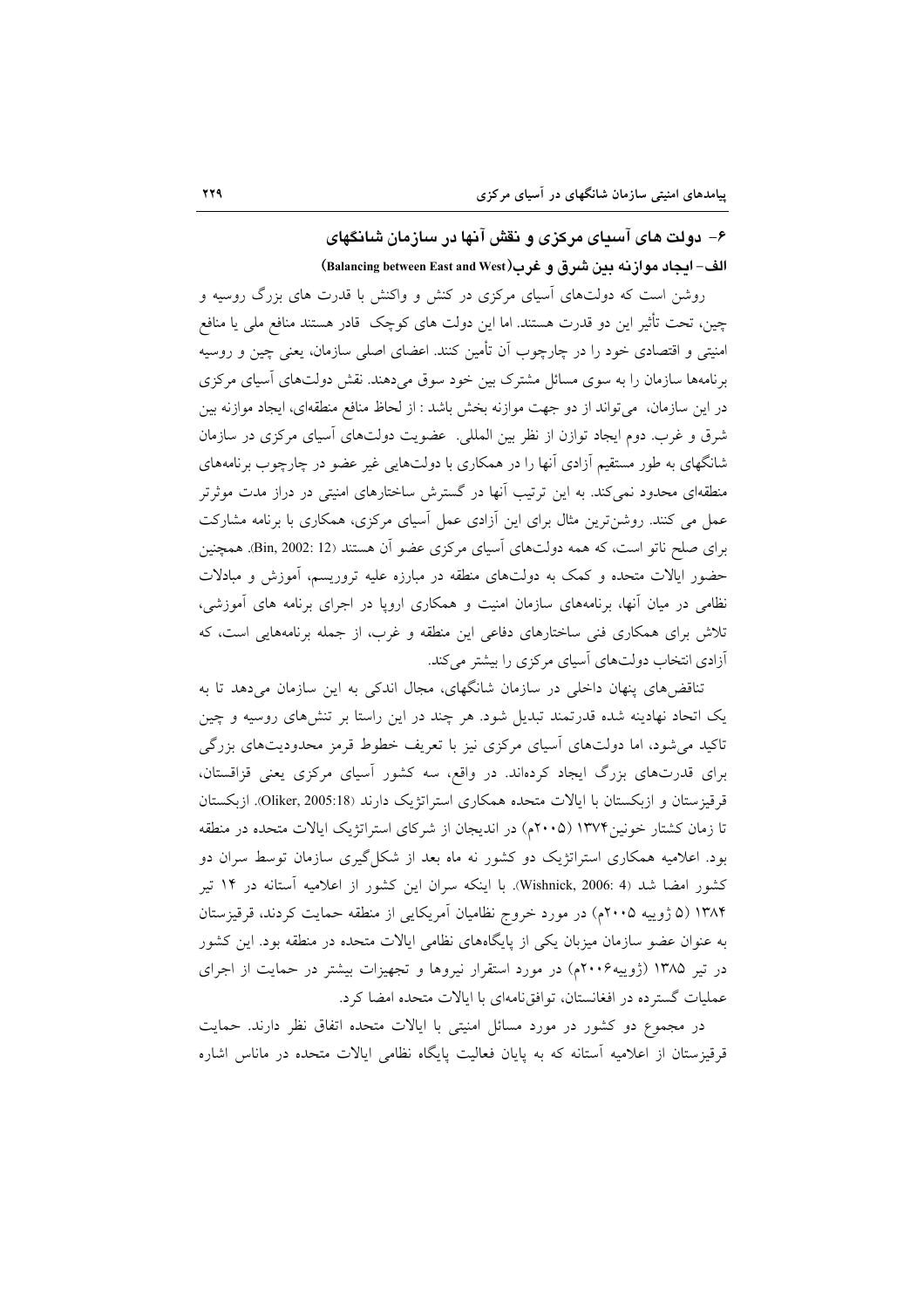دارد. این حرکت یک مانور سیاسی از جانب دولتهای ضعیف آسیای مرکزی بود، که با فشارهایی از جانب قدرتهای بزرگ منطقه در مورد مسائل سیاست خارجی مواجه هستند. بعد از این توافق أقایف رئیس جمهور وقت ً قرقیزستان اعلام کرد، پذیرش اعلامیه اَستانه تحت فشار كسى جز يوتين نبوده است (Sands, 2006:10). با سفر نظربايف به واشنگتن اين کشور به گسترش همکاری استراتژیک کشورش با ایالات متحده امیدوار شد (Orozaliev, 2005:7). این رویکرد کشورهای آسیای مرکزی به دشواری با این تحلیل که سازمان همکاری شانگهای یک بلوک ضد غربی است، سازگاری دارد. در دی ۱۳۸۴ (ژانویه ۲۰۰۶م) طرح عملیات مشترک در میان قزاقستان و ناتو در منطقه به تصویب نهائی رسید (Sands, 2006:11.). قزاقستان نخستین دولت اسیای مرکزی دریذیرش شرایط کامل ناتو در منطقه بوده است (Ospanov, 2006:18).

### ب- توازن در برنامههای منطقهای و جهانی (Balancing The Regional and Global Agendas)

جنبه دیگر از توازن که در توسعه سازمان شانگهای برای دولتهای آسیای مرکزی مهم است، مرز مشخص بین برنامه های منطقهای و فرامنطقهای آن است. استفاده از سازمان شانگهای به عنوان ابزاری برای تحقق هدف دوم بیشتر به چین و روسیه مربوط می شود. این دو کشور در پی ایجاد جهان چند قطبی هستند و روابط پویایی را با ایالات متحده دارند. به همین جهت به دنبال آن هستند به فعالیتها و برنامههای این سازمان جنبه بین المللی بدهند. در نگاهی وسیع تر سازمان همکاری شانگهای مکانیسمی برای بازیگران ملی و نهادی برای حفظ و توسعه امنیت و استقلال منطقه است. بیانیه نشست سران سازمان در سال۱۳۸۵ (۲۰۰۶) ابزارها و سازوکارهای لازم برای تضمین امنیت منطقه را بر عهده کشورهای منطقه قرار داد (Weitz, 2006:38). بر این اساس، سازمان شانگهای ساختاری است که کشورهای عضو می خواهند با رویکردی منطقهای، برای تامین امنیت و توسعه، به طرحهای حمایتی غرب وابسته نباشند. این رویکرد مفهومی واقعیتر از تلاش قدرتهای منطقهای و کشورهای آسیای مرکزی برای ایجاد ساختار امنیتی چند جانبه در منطقه را منعکس میکند.

تاکید بر «استقلال» به عنوان یک اصل در مسائل امنیتی منطقه و نیز توسعه اقتصادی، می تواند عامل مهمی در شکل گیری رویکرد منطقهای برای مقابله با چالشهای فرا روی اعضا باشد. این ویژگی خود دلیلی برای نیذیرفتن ایالات متحده به عنوان عضو ناظر سازمان است، که گاه بهگونه-ای نادرست رویکردی ضد غربی برداشت میشود. روشن ترین نمونه تلاش دولتهای آسیای مرکزی در توازن برنامههای منطقهای و بین المللی این سازمان، قزاقستان است که در دوری از روابط بسیار نزدیک با غرب، چین و روسیه موفق بوده است. قزاقستان سعی کرده اَن را بعنوان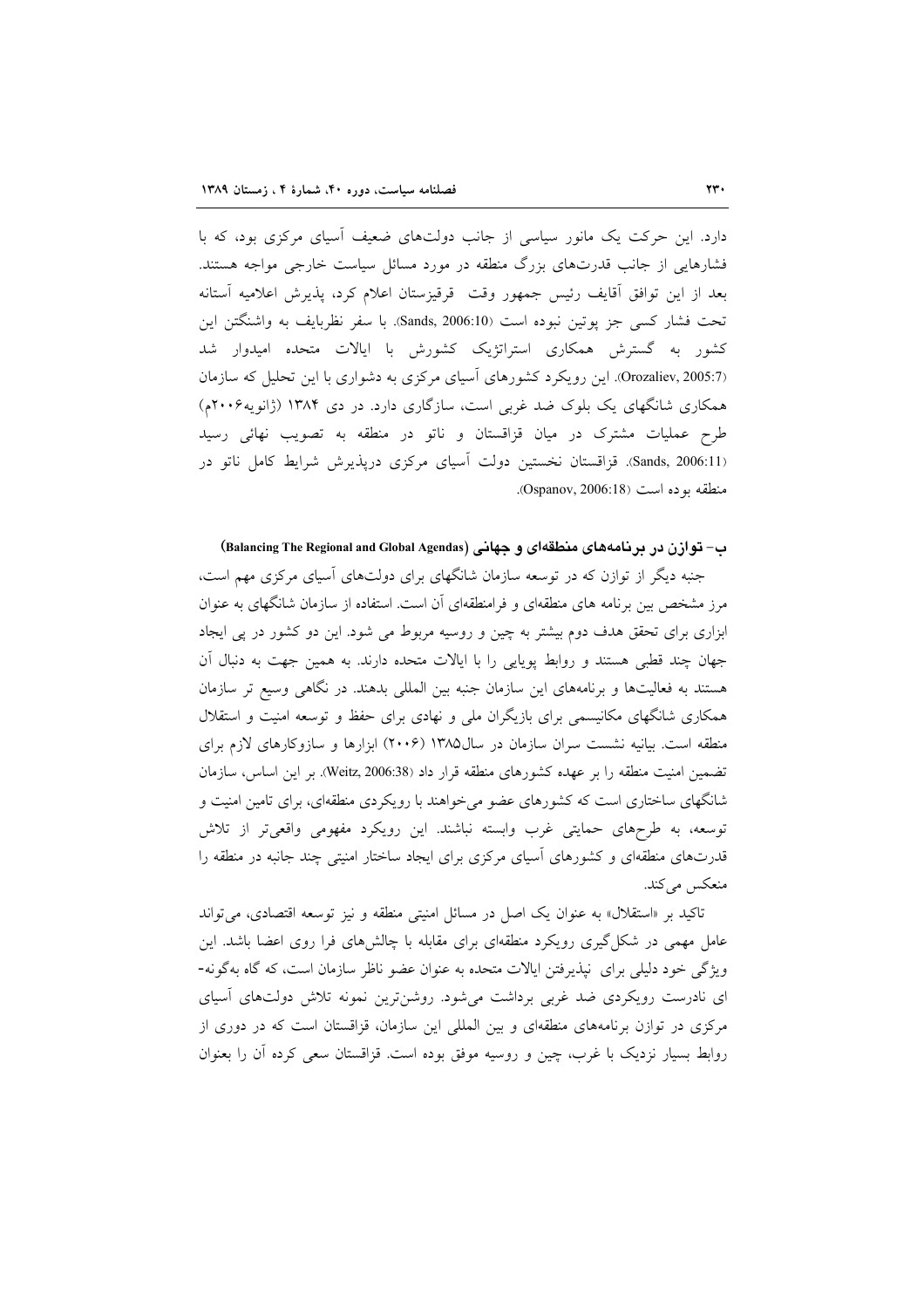سازماني متعادل و همه جانبه حفظ كند. توكايف وزير خارجه قزاقستان به ايالات متحده اطمينان داد دولت قزاقستان از اتخاذ سیاستهای ضد آمریکایی در سازمان پیشگیری خواهد کرد ,Declaration) (5 :2006 منابع غنی انرژی قزاقستان به تعادل منافع بازیگران کمک می کند و به قزاقستان اجازه میدهد، به عنوان بازیگر مستقل و بین المللی شناخته شود. اما دولتهای دیگر آسیای مرکزی جهت گیری های نامشخص تری در تعریف موازنه در میان برنامه های منطقهای و فرامنطقهای دارند. ضعف نسبی اقتصاد قرقیزستان، تاجیکستان و ازبکستان آنها را به سوی یک سیاست خارجی وابسته سوق مي دهد (Declaration, 2006:5 ). در مجموع سياست خارجي چند جانبه رهبران آسياي مرکزی به آنها اجازه می دهد، در روابط خود با قدرت های بزرگتر سازمان از قدرت چانهزنی بیشتر برخوردار شوند و در پی حفظ رویکرد منطقهای سازمان باشند. سازمان شانگهای برای نخبگان آسیای مرکزی سازوکاری فراهم کرده تا از قدرتهای منطقهای امتیاز بگیرند، در حالی که وضع موجود را حفظ می کنند. آنها همچنین سعی می کنند، رویکرد استراتژیک خود را در مورد مسائل مختلف بویژه سیاستهای مشترک با قدرتهای بزرگ در مورد مسائل داخلی و خارجی سازمان توسعه دهند.

### ۶– نتىجە

سازمان شانگهای را میتوان اقدامی موازنه بخش در واکنش به یکجانبهگرائی ایالات متحده دانست که نظریه پاپ به توضیح اَن کمک میکند. روسیه و چین می خواهند موازنهای در برابر ایالات متحده شکل دهند، ولی چون موازنه شدید در نظام تک قطبی ریسک بالایی به همراه دارد، در پی ایجاد موازنه نرم برآمده اند. بهبود روابط روسیه با چین و توسعه سازمان همکاری شانگهای را میتوان موازنه ی نرم در برابر ایالات متحده دانست. بر پایه دیدگاه پاپ، آنها می خواهند حفظ وضع موجود برای ایالات متحده را، از طریق افزایش هزینهها به چهار شکل دشوار سازند:

- ١) محروميت ژئوپوليتيک؛
- ۲) همکاری دیپلماتیک آشکار در برابر قدرت تهدید کننده؛
	- ۳) همکاری اقتصادی انحصاری؛
		- ۴) دیپلماسی مجادله.

البته به سختی میتوان در اسناد رسمی سازمان همکاری شانگهای، عبارتی پیدا کرد که بهطور ضمنی یا آشکار از تحریم ژئوپلیتیکی علیه ایالت متحده استفاده کرده باشد. اما این بدین معنی نیست که سازمان همکاری شانگهای نمیتواند یک حرکت در جهت موازنه نرم باشد. زیرا تحریم ژئوپلیتیکی علیه ایالات متحده مربوط به موقعیتی است که این کشور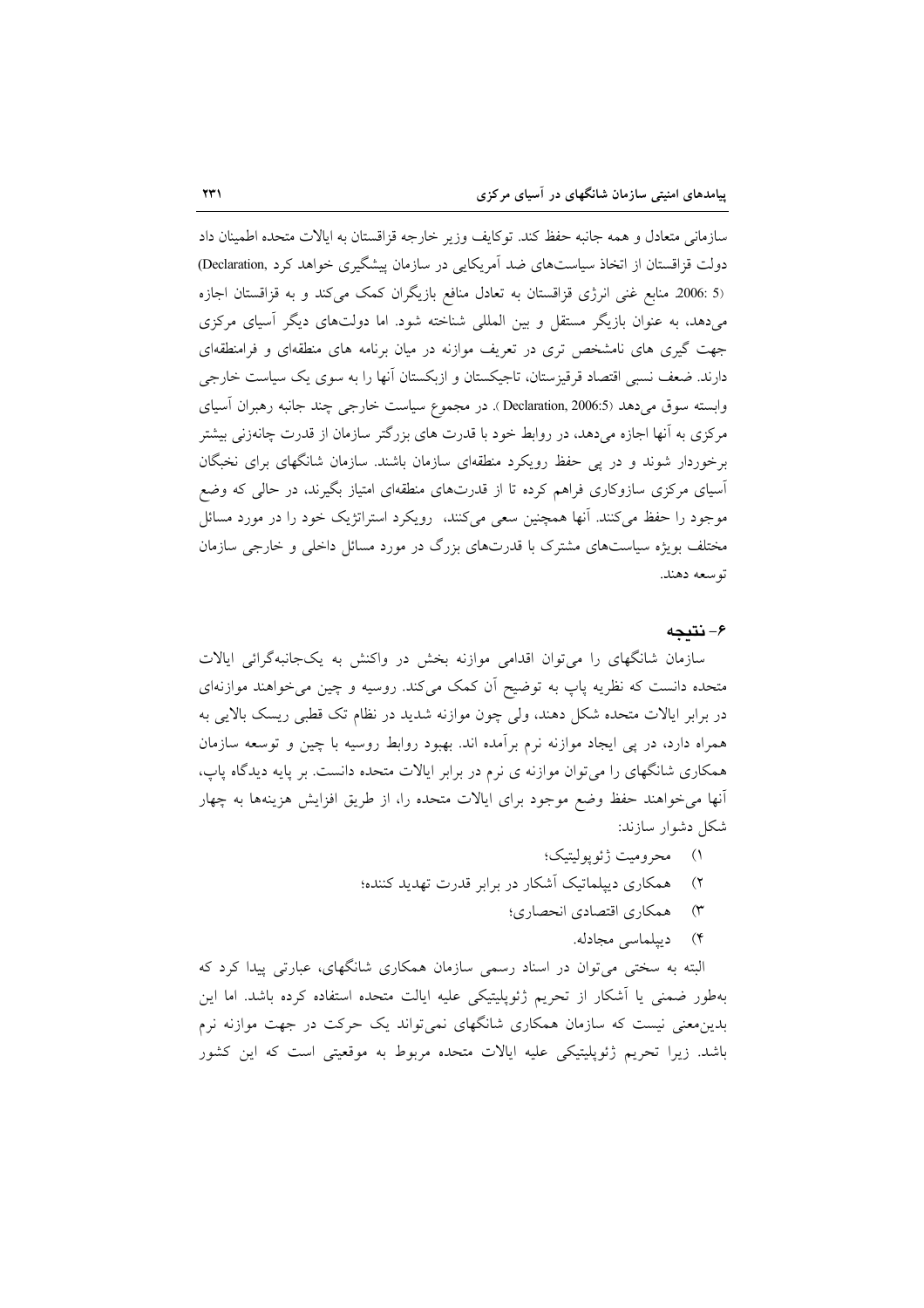تقاضای استفاده از قلمروی مشخصی را برای اهداف نظامی داشته باشد. دسترسی به قلمرو هوایی آسیای مرکزی برای ایالات متحده برای حمله به افغانستان در سال ۱۳۸۰ (۲۰۰۱م) حیاتی بود. ایالات متحده نیازمند دسترسی به فضای هوایی و پایگاههای نظامی در کشورهای همسایه افغانستان بود، تا عملیات را شروع کند. در آن شرایط ۵ کشور از ۶ کشور عضو این سازمان در موقعیت استراتژیکی برای عملیات ایالات متحده قرار گرفتند. روسیه هم به ایالات متحده اجازه داد از حریم هوایی روسیه استفاده کند. بنابراین روسیه به حضور نظامی ایالات متحده در ازبکستان و قرقیزستان اعتراض نکرد. چین نیز هر چند به آمریکا پیشنهاد استفاده از حریم هوایی خود را نداد، اما مانند روسیه حریم هوایی خود را برای هواپیماهای آمریکایی گشود و حضور نظامی ایالات متحده را در آسیای مرکزی پذیرفت. اما این روند در سال ۱۳۸۳ (۲۰۰۴)، هنگامی که اعضای سازمان همکاری شانگهای بیانیهی تقاضای تعیین تاریخ خروج نیروهای آمریکایی از منطقه را صادر کردند، دگرگون شد. در این زمان هدف اصلی یعنی القاعده از بين رفته و رژيم طالبان نيز در افغانستان از قدرت ساقط شده بود. بيانيه ١٣٨٣ (۲۰۰۴م) اشاره دارد که اعضای سازمان شانگهای حضور ایالات متحده در قلمرو خود را جایز نمىدانند.

معیار دوم پاپ، "دیپلماسی مجادله" را میتوان در مانورهای دیپلماتیک دولت های عضو این سازمان، بهویژه روسیه و چین در سازمان ملل، برای به تأخیر انداختن عملیات نظامی ایالات متحده مشاهده کرد. یکی از این موقعیت ها، جنگ عراق سال ۱۳۸۲ (۲۰۰۳م) بود. چین با حمله نظامی علیه عراق مخالفت و بر راهحل صلحاًمیز تأکید داشت، اما از وتو علیه اولتيماتوم پيشنهادي ايالات متحده استفاده نكرد (2006:5). Tokayev, ولي روسيه كوشيد با رد پیشنویس شورای امنیت برای مداخله نظامی در عراق، جلوی ایالات متحده را بگیرد ( .Wilson 2:007). اگرچه چین و روسیه در استفاده از نیروی نظامی علیه عراق مخالفت کردند، اما دشوار بتوان این اقدام را همان دیپلماسی مجادله بر اساس همکاری در چارچوب سازمان شانگهای دانست. اما شاخصهای روشنتری وجود دارد که این سازمان آماده استفاده از دیپلماسی مجادله در آینده است. این مسئله در اعلامیه سران سازمان در نشست آستانه در چهاردهم تیر ۱۳۸۴ (۵ ژوپیه ۲۰۰۵) روشن شد.

اسناد سازمان شانگهای به شکل گیری گروهبندی اقتصادی نیز اشاره دارد. براساس بیانیه تشکیل آن، سازمان همکاری شانگهای برای همکاری متقابل در زمینه اقتصادی و تجاری در میان دولتهای عضو ظرفیت مهمی را فراهم میسازد (بخش ۹ اعلامیه، ماده ۳ منشور). برنامه های اقتصادی در اهداف مندرج در شانگهای پنج نبود، ولی سپس در آن گنجانده شد. با تشکیل سازمان در سال ۱۳۸۰ (۲۰۰۱م) بر همکاری تجاری و اقتصادی منطقهای تاکید شد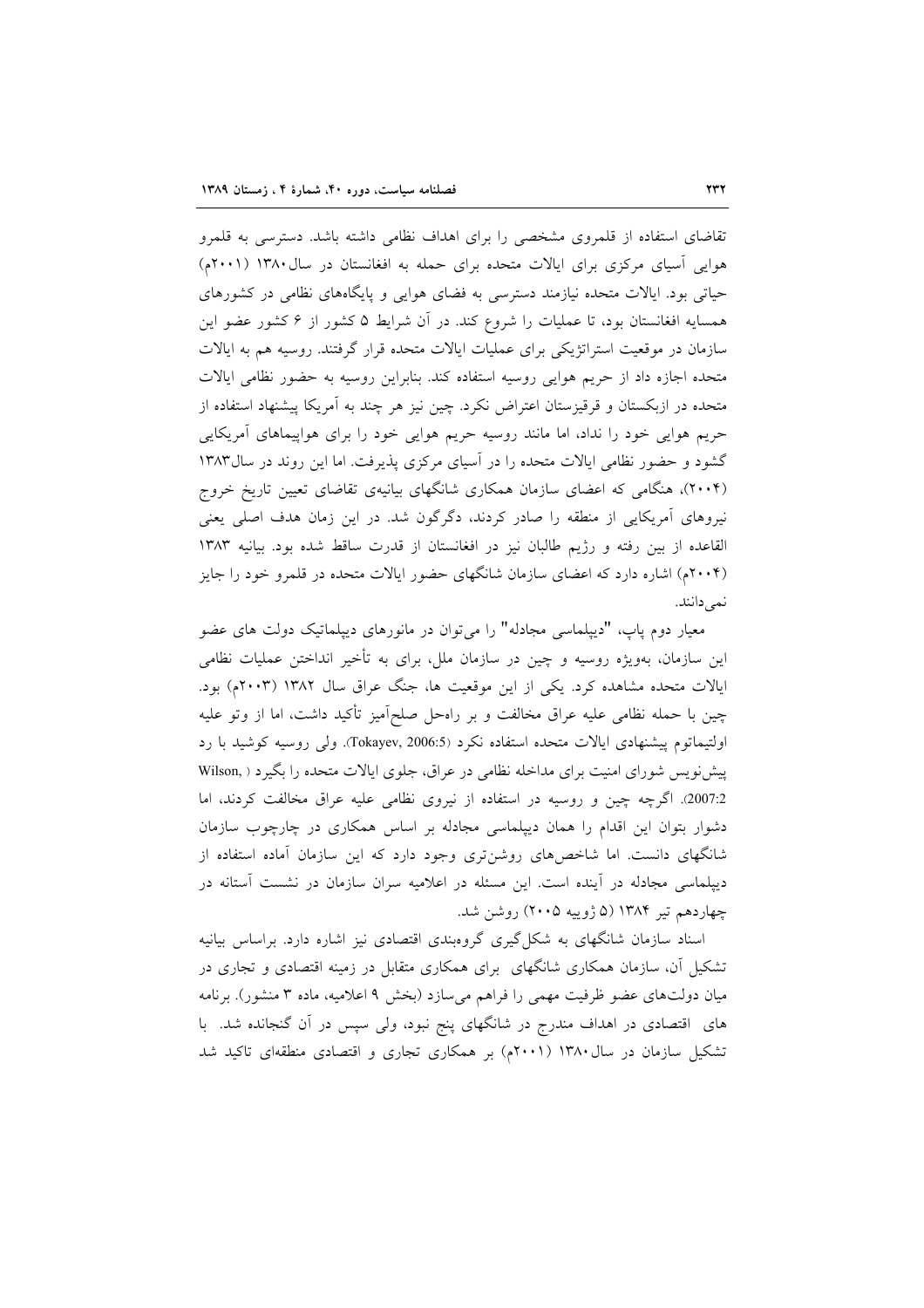(Khaitov, 2003:4). در مجموع هم در اسناد رسمی و هم در اقدامهای سازمان، تا حدودی انحصارگرایی وجود دارد. جمع بندی و تحلیل محتوای اسناد این سازمان نشان می دهد که با اندک مسامحه، می توان سازمان شانگهای را موازنه نرم دانست. این سازمان نوعی پیمان حسن تفاهم است که برخی از نشانههای همکاری در مسائل امنیتی منطقهای و بینالمللی در آن دیده می شود، که در مقابل یکجانبهگرایی ایالات متحده به یک گروه بندی شکل داده است. البته تنشهای دیپلماتیک یا استراتژی محرومیت ژئوپولیتیکی در چارچوب این سازمان، علیه ایالات متحده شكل نگرفته است

در مجموع می توان گفت سازمان همکاری شانگهای در سه گام اساسی از سال ۱۳۷۵ (۱۹۹۶م) تکامل یافته است. نخست، سازمان در سال ۱۳۷۵ (۱۹۹۶م) در شرایط عملیات نظامی نیروهای ناتو در بوسنی، گسترش ناتو به شرق در سال ۱۳۷۴ (۱۹۹۵م) و تحکیم روابط ایالات متحده با تایوان و ژاپن در سال ۱۳۷۵ (۱۹۹۶م) شکل گرفت. دوم؛ سازمان بعد از ۱۳۸۰ (۲۰۰۱م) در ادامه جنگ کوزوو و عملیات نظامی ایالات متحده علیه تروریسم در افغانستان و نیز خروج ایالات متحده از قرارداد منع سلاحهای موشکی جهشی بزرگ داشت. سوم؛ سازمان همکاری شانگهای از فرصت پیش آمده در جنگ عراق در سال ۱۳۸۲ (۲۰۰۳م) و بحران هستهای ایران در سال ۱۳۸۹–۱۳۸۵ (۲۰۱۰–۲۰۰۶م) برای تحکیم خود بهره گرفت. روند توسعه این سازمان نشان میدهد هنگامی که اقدامات ایالات متحده همسایگان منطقهای اعضای سازمان را تحت تأثیر قرار میدهد، واکنشهایی از طرف آن برای ایجاد توازن صورت می گیرد. البته نه این که گسترش قدرت و نفوذ ایالات متحده تنها نیرویی بوده، که توسعه و تکامل سازمان شانگهای را موجب شده، بلکه بهنظر می رسد ایجاد موازنهی نرم در مقابل قدرت فزاینده ایالات متحده مهمترین عامل باشد. در نهایت میتوان گفت ایجاد موازنهای نرم در برابر ایالات متحده، مهمترین عامل در شکل گیری و تکامل سازمان همکاری شانگهای است، که در جهت منافع مشترک ژئواستراتژیک و ژئوپلیتیک روسیه و چین در آسیای مرکزی می باشد.

### منابع و مآخذ:

### الف. فارسى:

- ١. آلیسون ، روی (١٣٨٢)؛ جانسون، لنا . امنیت در آسیای مركزی، چارچوب نوین بین المللی. ترجمه محمدرضا دبیری، تهران: دفتر مطالعات سياسي وبين المللي.
	- ۲. باری، بوزان (۱۳۷۸) ؛ **مردم، دولتها و هراس**؛ تهران: پژوهشکده مطالعات راهبردی.
- ۳. پاتریک ، مورگان ام (۱۳۸۱) ; لیک ، دیوید ام . **نظمهای منطقه ای: امنیت سازی در جهانی نوین** .ترجمه جلال دهقانی، تهران: يژوهشكده مطالعات راهبردي.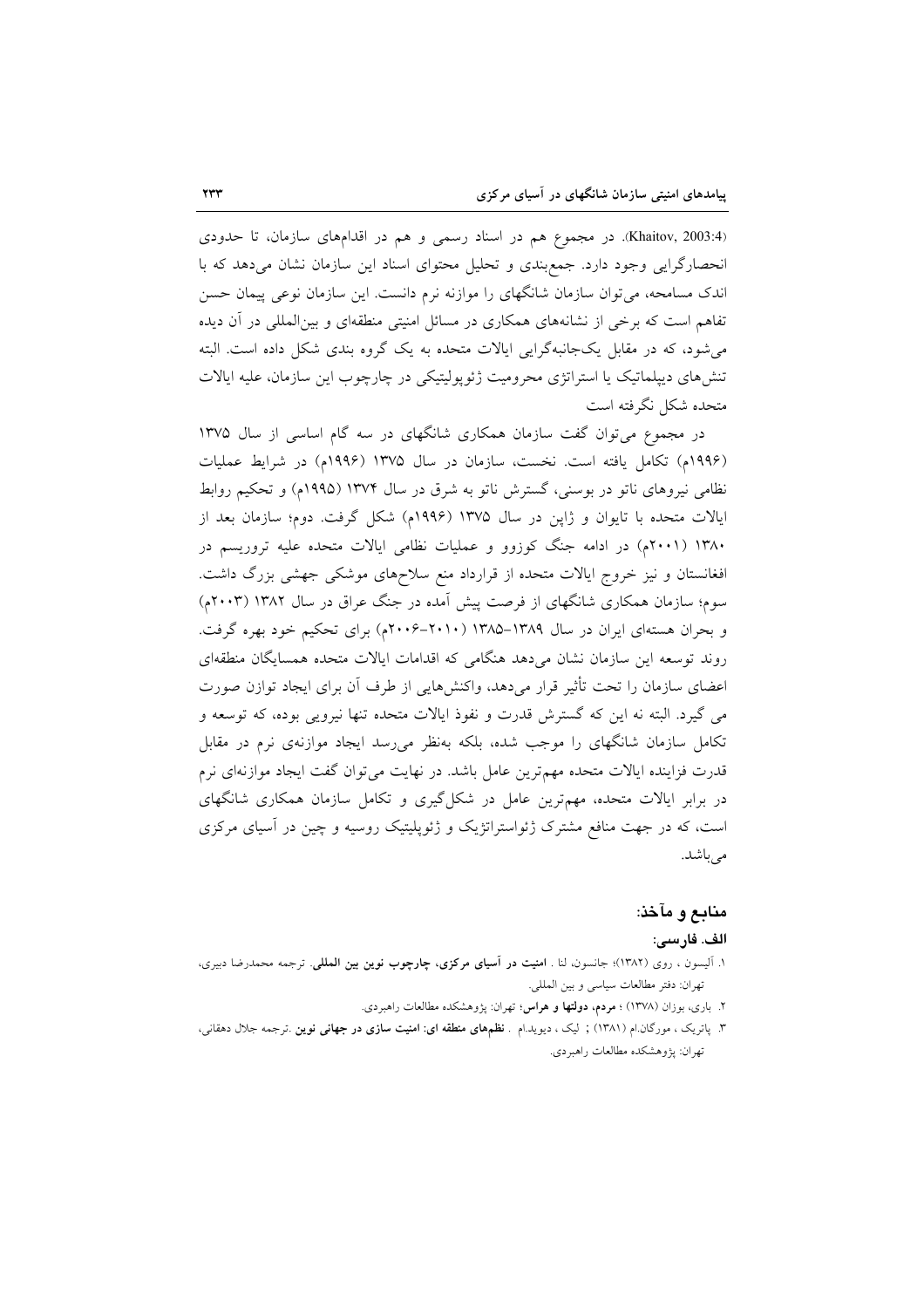- ۴. جائوجانگ چینگ، شینگ گوانگ چنگ و سوان جوانگ جی(۱۳۷۹) ، چین و آ<mark>سیای مرکزی (مناسبات سیاسی</mark>، ا**قتصادی و امنیتی**)، ترجمه محمد جواد امیدوارنیا، تهران: موسسه مطالعات دریای خزر.
- ۵. عبدالله خان<sub>ه ،</sub> علی(۱۳۸۲) ؛ **نظریه های امنیت مقدمه ای بر طرح ریزی دکترین امنیت ملی (۱) ، تهران: موسسه** مطالعات ابرار معاصر.
	- ۶. کاظمی، علی اصغر(۱۳۷۰)، م**دیریت بحرانهای بین المللی**، تهران : انتشارات وزار امور خارجه.
		- ٧. كولايي، الهه(١٣٨٤)، **افسانه انقلاب هاي رنگي**، تهران: موسسه مطالعاتي ايرار معاصر.
- ۸ کولایی، الهه(۱۳۸۸)، بازی بزرگ جدید درآسیای مرکزی، زمینه ها و چشم اندازها، چاپ دوم، تهران: دفتر مطالعات سياسي وبين المللي.
- ۹. کولایی، الهه(۱۳۸۱)، "پیوندهای امنیتی افغانستان وتاجیکستان"، مطالعات آ<mark>سیای مرکزی وقفقاز</mark>، شماره ۳۸، صص<sub>۱</sub>۰۸-
	- ۱۰. کولایے، الھه(۱۳۸۵)، **سیاست و حکومت در فدراسیون روسیه، جاب دوم،** تھران: دفتر مطالعات سیاسی و بین المللے.
	- ۱۱. کولایی، الهه(۱۳۸۶)، "سازمان شانگهای و امنیت آسیای مرکزی"، فصلنامه پژوهش علوم سیاسی، شماره های ۳و۴،
		- ۱۲. مشیرزاده، حمیرا(۱۳۸۵)، **تحول در نظریه های روابط بین الملل**، تهران: انتشارات سمت.

#### ب. خارجي:

- 1. Allison Roy (May 2004), "Regionalism, Regional Structures and Security Management in Central Asia", International Affairs, Vol. 80, No.3.
- Brinkley, Douglas (spring 1997), "Democratic Enlargement: The Clinton Doctrine",  $\mathcal{L}$ Foreign Policy, No.106.
- 3. "Declaration of Heads of Member States of Shanghai Cooperation Organization" (Astana Declaration), 20 September 2006.
- 4. "Declaration of the Tenth Meeting of the Council of the Heads of the Member States of the Shanghai Cooperation Organization:, Tashkent, June 11, 2010
- 5."Declaration on Fifth Anniversary of Shanghai Cooperation Organization", 20 September 2006.
- 6. "Deguang Zhang, "Shanghai Cooperation Organization Has Bright Future", 17 August 2006.
- 7. Fedorov Yuri and Ghia Nodia(1999), "The Military and Political Security Landscape in Russia and the South", Russia, Caucasus and Central Asia: The 21th Century Security **Environment, European Center for Security Studies.**
- 8. Karayianni Marika (2003), "Russia Foreign Policy for Central Asia Passes through Energy Agreements", Central Asia and the Caucasus, Vol. 22, No.4.
- 9. Kubicek, Paul (1997), "Regionalism, Nationalism and Realpolitik in Central Asia",<br>Europe-Asia Studies, Vol. 49, No. 4.
- 10. Pape, Robert A. (2005), "Soft Balancing: How States Pursue Security in a Unipolar World", International Security, Vol.30, No.1.<br>11. Stephen D. Krasner (Spring 1982), "Structural Causes and Regime Consequences:
- 
- The Supplem D. Krasner (oping 1982), Suddemar Causes and Regime Consequences.<br>
Regimes as Intervening Variables", **International Organization**, Vol.36, No.2.<br>
12. Stephen M. Walt (Spring 1985), "Alliance Formation and the
- Comparison with China", The Review of International Affairs, Vol.4, No.4, London: Mac Millian.
- 14. Sun Zhengzhou (2004), "New and Old Regionalism: The Shanghai Cooperation Organization and Sino-Central Asian Relations", the Review of International Affairs,  $\overline{Vol}$  3  $\overline{N}$  0 4
- 15. Susan Strange (1982), "Cave! Hic Dragons: A Critique of Regime Analysis", International Organization, Vol. 36, No. 2.
- 16. Sutter Robert (2000), "Chinese Policy Priorities and the Implications for the United States", Lanham, Maryland: Rowman and Littlefield Publishers, Inc.